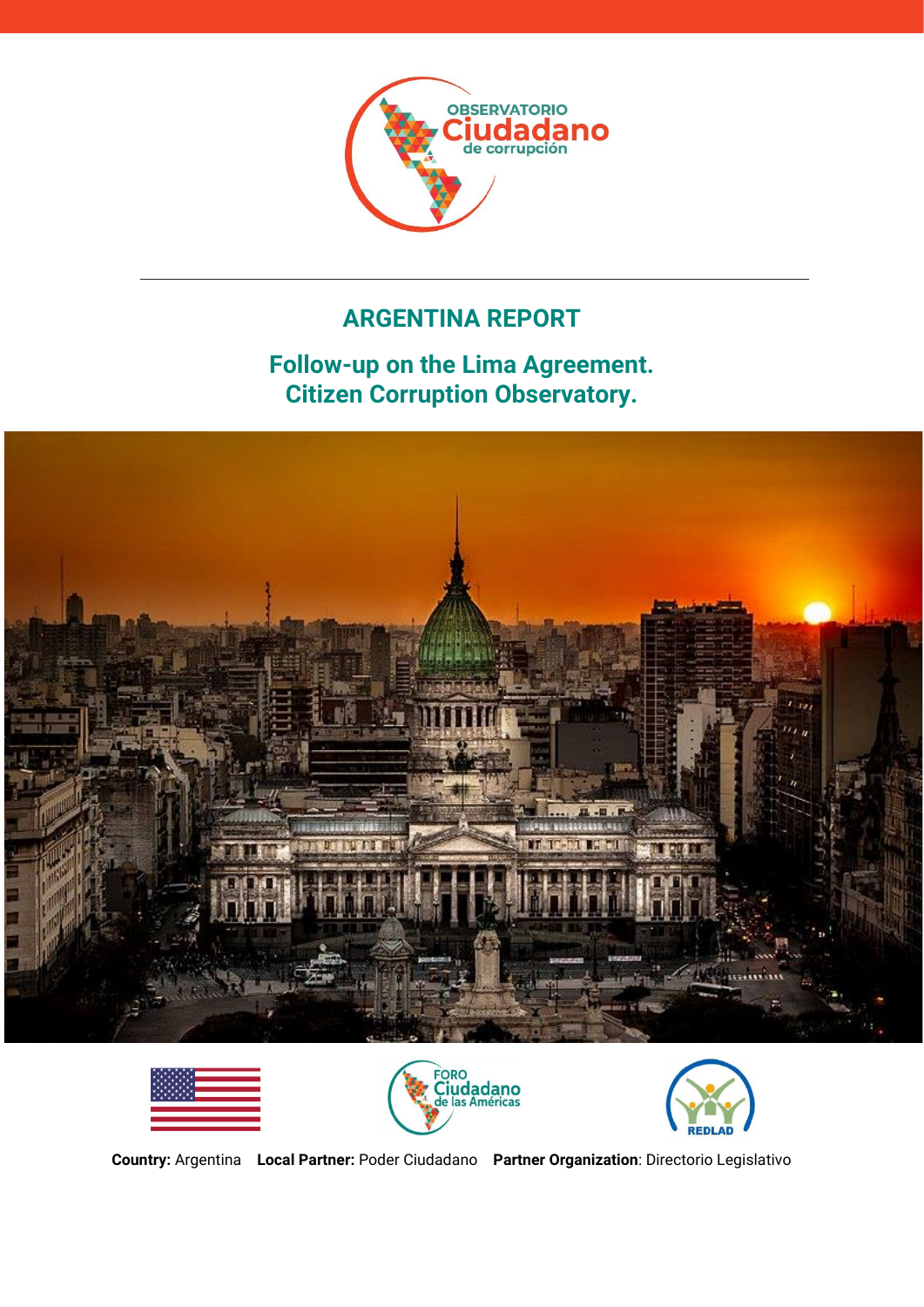



## **Credits**

List of Contributors

Emanuele, Germán - Director of Transparency and Fight against Corruption

Secchi, Pablo – Executive Director

## Civil Society Organizations Representatives

Legislative Directory

Civil Association for Equality and Justice (CAEJ)

Diverse Families Civil Association (DFCA)

Democratic Culture

Nuestra Mendoza Foundation

Foundation for the Development of Sustainable Policies

Ruido (Red contra el silencio oficial) Network Against Official Silence

**TECHO** 

Photo by:

Miguel César [File:Atardecer En El Congreso De La Nación Argentina \(69960133\).jpeg](https://commons.wikimedia.org/wiki/File:Atardecer_En_El_Congreso_De_La_Naci%C3%B3n_Argentina_(69960133).jpeg)

*"This project is possible thanks to the support of the Office of Hemispherical Western Matters of the Department of State of the United States. This document was funded by a grant from The United States Department of State. These opinions, findings and conclusions stated herein are those of the authors and do not necessarily reflect those of The United States Department of State."*





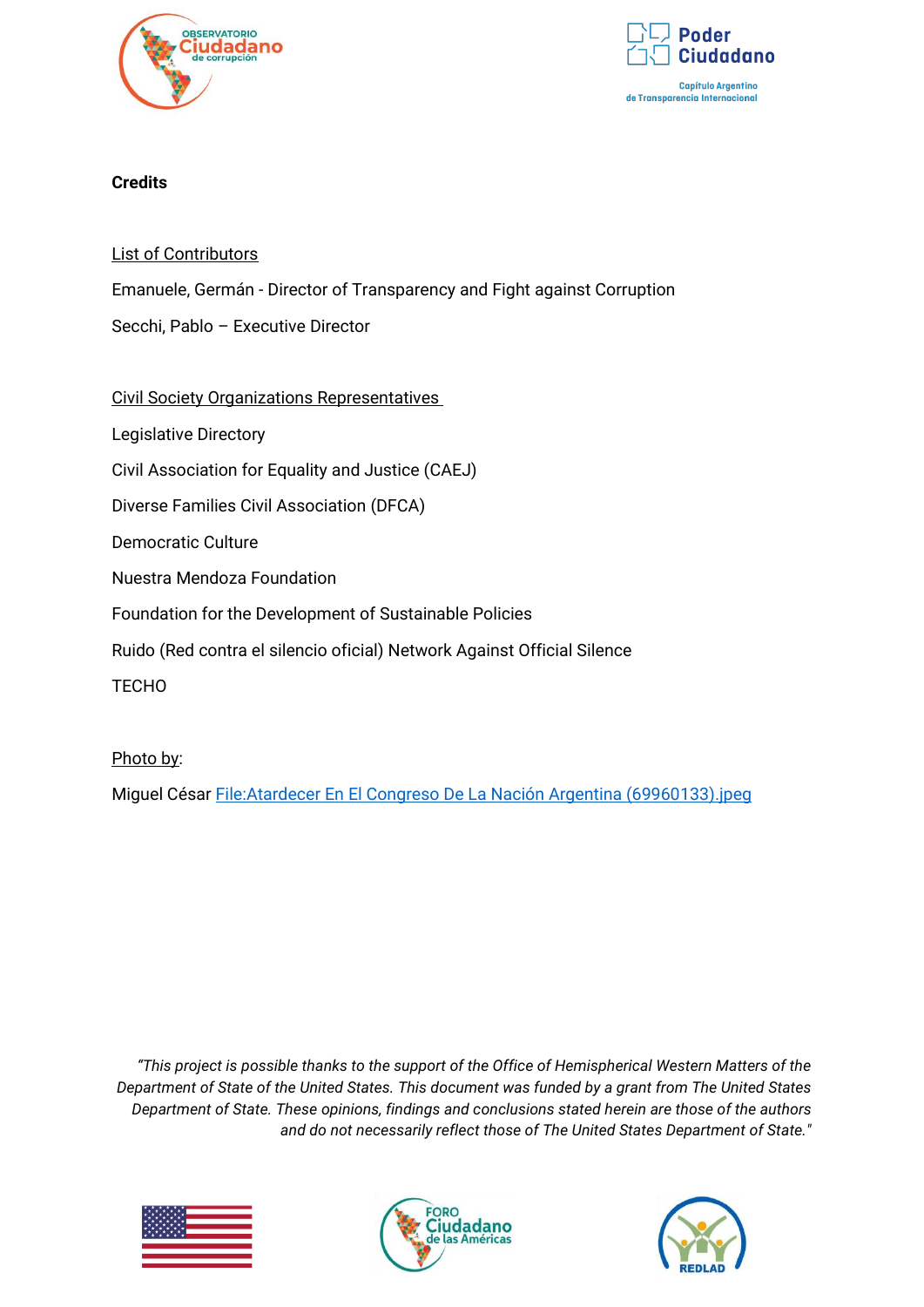



# **Contents**

<span id="page-2-0"></span>

|    | Contents                                                                                                                                          | 3  |
|----|---------------------------------------------------------------------------------------------------------------------------------------------------|----|
|    | Introduction                                                                                                                                      | 5  |
|    | Participating organizations                                                                                                                       | 6  |
|    | <b>Argentinian Context</b>                                                                                                                        | 8  |
|    | Results in Argentina                                                                                                                              | 10 |
| 1. | Reinforcement of Democratic Governance                                                                                                            | 13 |
| 2. | Transparency, Access to Information, Protection of Whistleblowers, and Human Rights,<br>including Freedom of Expression                           | 15 |
| 3. | Financing of Political Organizations and Election Campaigns                                                                                       | 17 |
| 4. | Prevention of Corruption in Public Works and Public Procurement and Contracting                                                                   | 17 |
| 5. | International Legal Cooperation; the Fight Against Bribery, International Corruption,<br>Organized Crime and Money Laundering; and Asset Recovery | 19 |
|    | Conclusions                                                                                                                                       | 21 |
|    | Actions and Recommendations to comply with the Lima Agreement in Argentina                                                                        | 22 |
|    | Annexes                                                                                                                                           | 25 |
|    | Annex No. 1 Assessment of the Lima Agreement in Argentina                                                                                         | 25 |
|    | Reinforcement of Democratic Governance                                                                                                            | 25 |
|    | Transparency, Access to Information, Protection of Whistleblowers and Human Rights,<br>Including Freedom of Expression                            | 25 |
|    | <b>Financing of Political Organizations and Election Campaigns</b>                                                                                | 27 |
|    | Prevention of Corruption, in Public Works, Contracting and Public Procurement                                                                     | 27 |
|    | International Legal Cooperation; the Fight Against Bribery, International Corruption,<br>Organized Crime and Money Laundering; and Asset Recovery | 27 |
|    | References                                                                                                                                        | 29 |





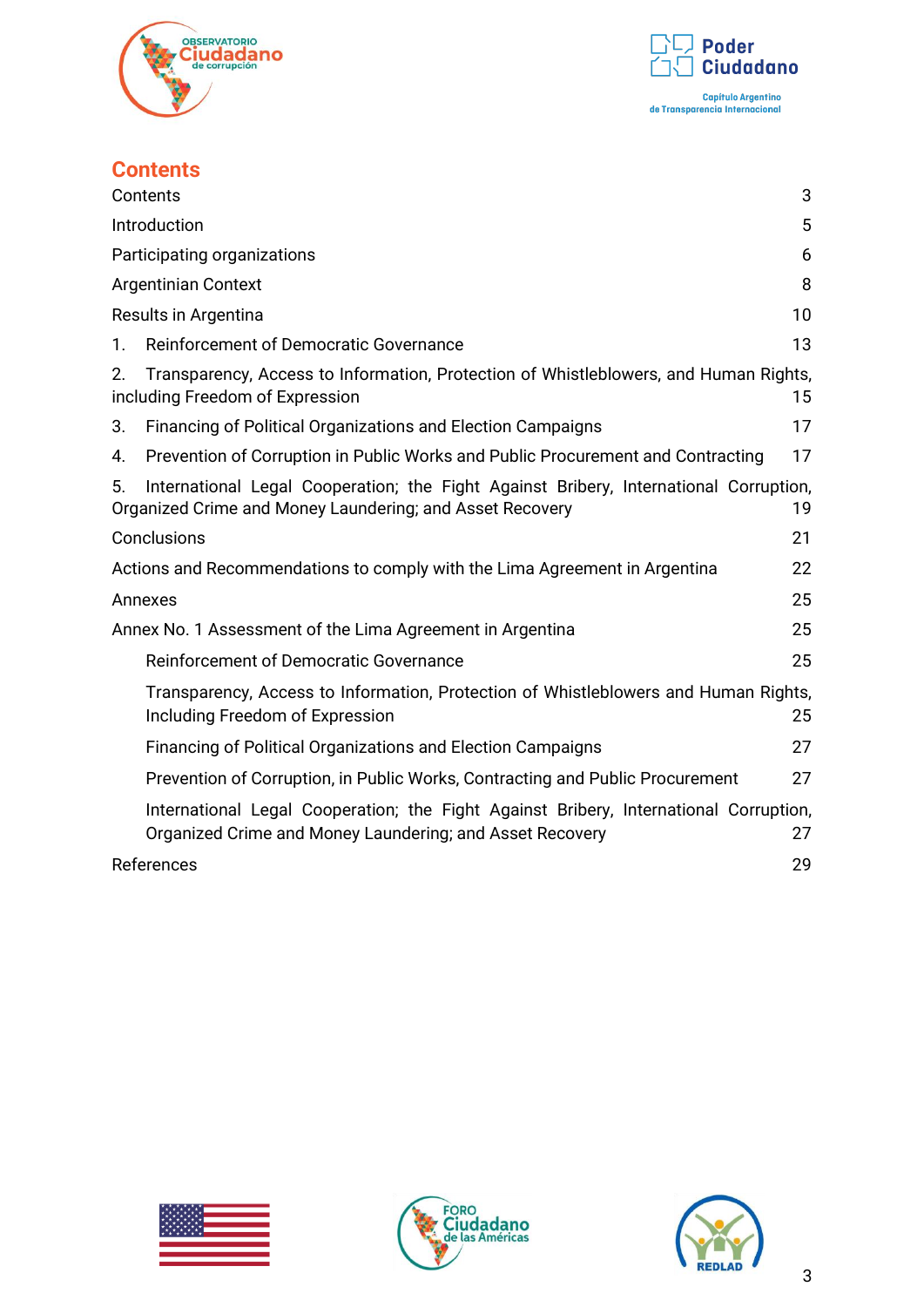



## **Abbreviations**

- ACO: Anti-Corruption Office
- AFL: Asset Forfeiture Law
- APIR: Access to Public Information Request
- CCO: Citizens Corruption Observatory
- CFA: Citizen Forum of the Americas
- CSO: Civil Society Organizations
- NAP: National Action Plan
- NACP: National Anti-Corruption Plan
- NEP: National Executive Power
- NGO: Non-governmental Organization
- NPA: National Public Administration
- OAS: Organization of American States
- OPECML: Office of the Prosecutor for Economic Crime and Money Laundering
- OPG: Open Government Partnership
- PCSSA: Participation of Civil Society-Summit of the Americas
- POSI: Preventive and Obligatory Social Isolation
- POSDI: Preventive and Obligatory Social Distancing and Isolation
- PPFA: Political Parties Finance Act
- PPO: Public Prosecutor's Office
- Redlad: Latin American and Caribbean Network for Democracy
- RP: Remote Procedures





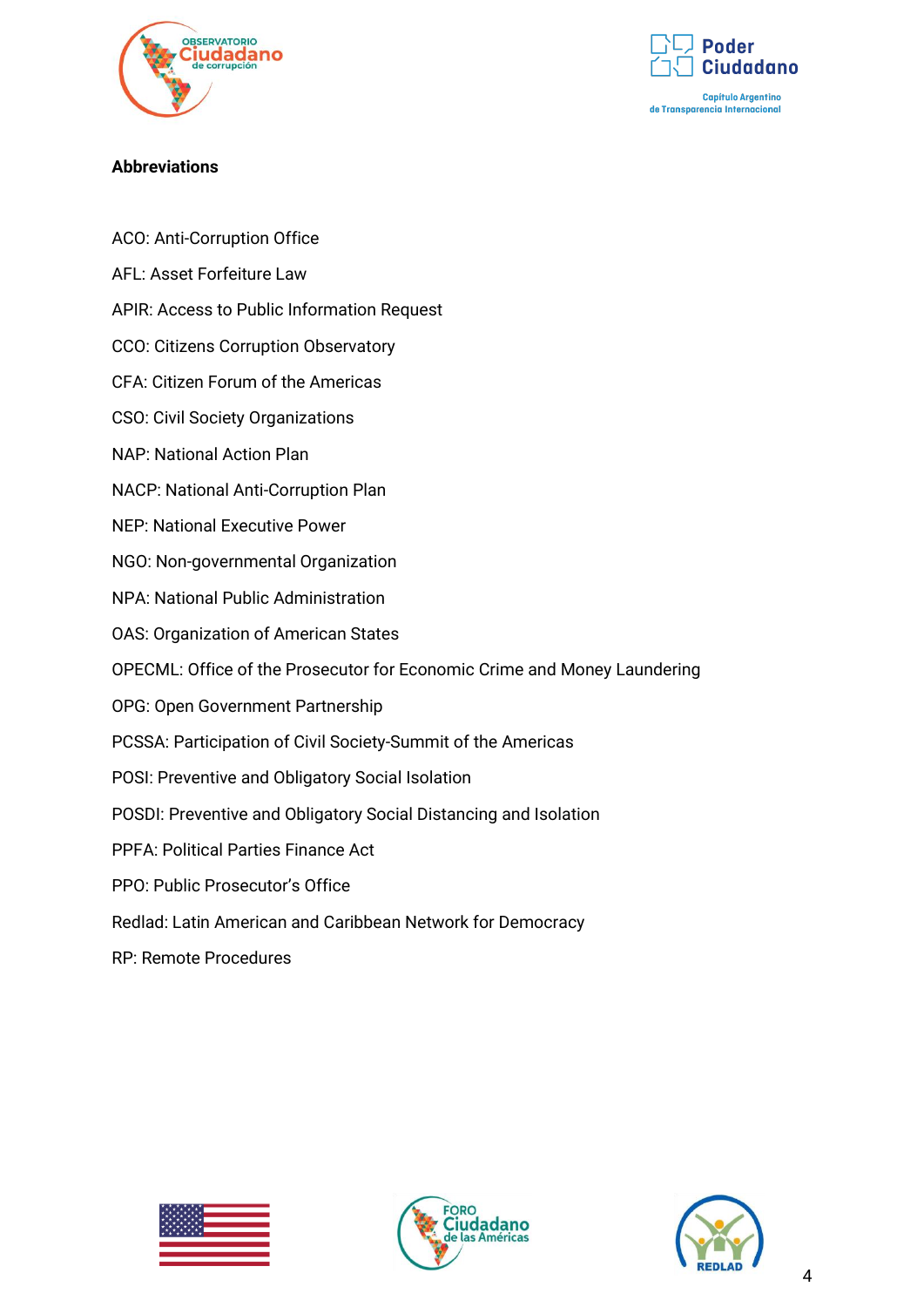



# <span id="page-4-0"></span>**Introduction**

The main purpose of the project titled "Citizen Corruption Observatory (CCO) - Follow-up on the Lima Agreement" is to strengthen the Citizen Forum of the Americas (CFA) by co-creating, together with the Latin American and Caribbean Network for Democracy (REDLAD, by its Spanish initials) and the Citizen Forum of the Americas (CFA), an observatory that provides technical support to the implementation of the Project titled "Civil Society Participation in the Summit of the Americas" (PASCA, by its Spanish initials). Within the framework of the activities developed by the CCO, the progress of the Lima Agreement was monitored using a methodology that took into account both policy and practical developments, and which was based on the participatory discussion of different civil society organizations in each of the 19 countries participating in this process.

In this context, the CCO is made up of a coalition of civil society organizations and social actors of the continent, created to follow up on compliance with the agreements adopted by the governments of the hemisphere at the  $8<sup>th</sup>$  Summit of the Americas held in 2018 in Lima, Peru. The Lima Agreement, "Governance against Corruption", a document resulting from the Summit, provided an opportunity to endorse and ratify previous international commitments on anti-corruption issues.

In that regard, the country report aims to present a summary of the results and conclusions regarding monitoring of progress and/or fulfillment in Argentina, of the agreements made at the Summit in 2018, based on the methodology document used to monitor the Lima Agreement<sup>1</sup> and the review of this information carried out by eight Argentine civil society organizations. Full information on this report and its monitoring framework is available at the CCO's website<sup>2</sup>.

The methodology for monitoring the Lima Agreement allows civil society to assess the progress and/or compliance with 19 agreements prioritized<sup>3</sup> by the CCO used for monitoring in each of the countries participating in this observatory. The follow-up is based on the review made in developments at both the policy and practical levels conducted by national governments over the last two years in respect to agreements agreed upon to fight corruption.

At the policy level, current regulations were reviewed, based on 75 guiding questions regarding constitutional, legislative and jurisprudential developments. The analysis of practice consists of the review of concrete measures taken by the government in response to the agreements made. For this purpose, 64 questions were asked, which were answered through requests for information, interviews, reference to announcements made by the media, reports and

<sup>&</sup>lt;sup>3</sup> The 19 commitments were prioritized considering the possibility of a comparative analysis in all CCO countries participating.







<sup>&</sup>lt;sup>1</sup> For further information on the methodology please visit: https://occ-america.com/metodologia/

<sup>2</sup> Please visit: https://occ-america.com/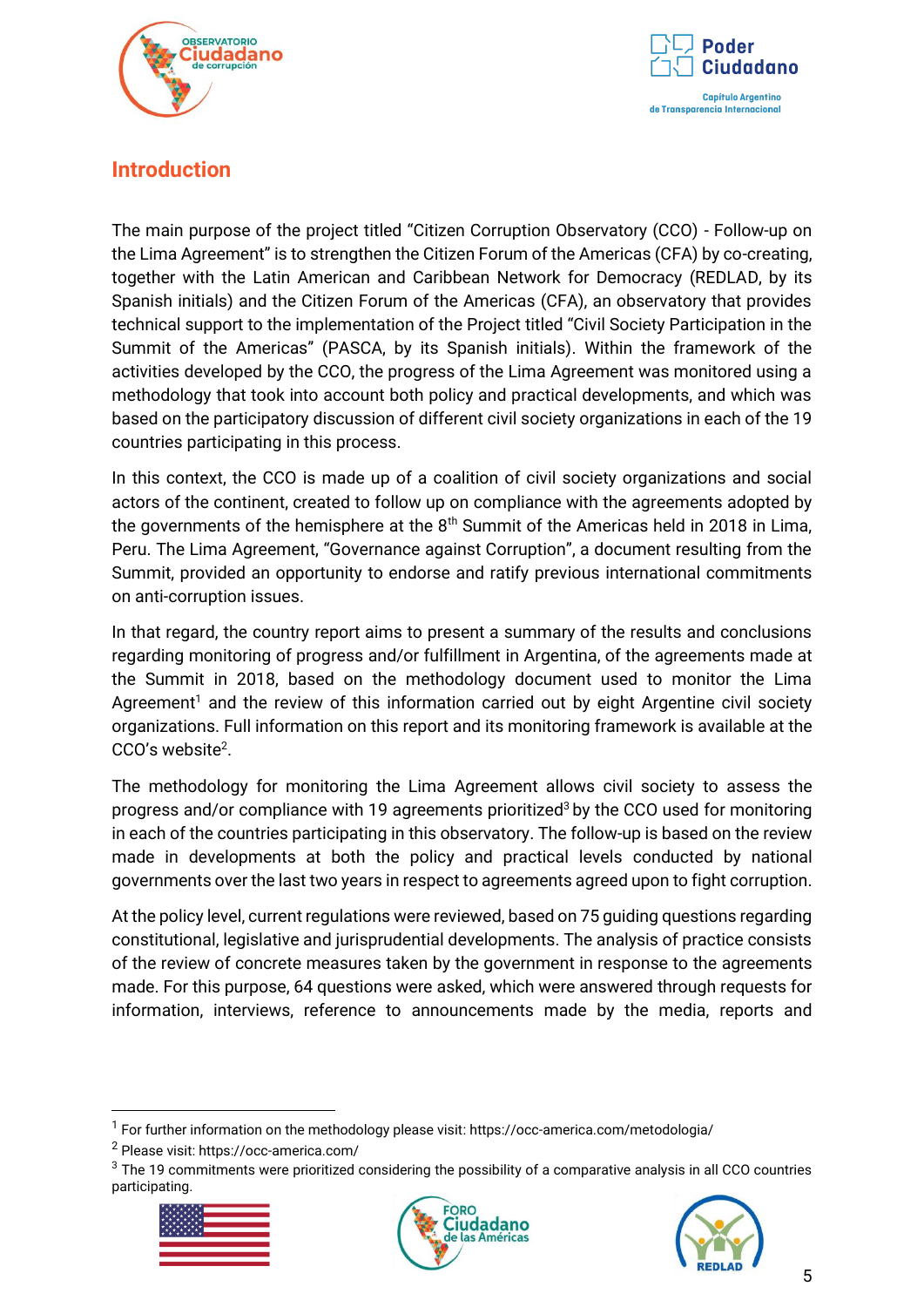



advanced research on the subject, among others. This information is the basis for evaluating each agreement in terms of effectiveness, efficiency and sustainability<sup>4</sup>.

# <span id="page-5-0"></span>**Participating organizations**

In Argentina, the CCO is made up of nine civil society organizations that shared different spaces for socializing; participated in training sessions; collaborated in the compiling of information; assessed the level of compliance with the agreements and validated the conclusions reached in this report. The participating organizations focus on the following topics: LGBTIQA+, Human Rights, Fight against Corruption, The Media and Political Advocacy.

The analysis and assessment of the chosen agreements are based on different information gathering and research methods. The work team submitted a total of 7 (seven) formal access -to-information requests to public institutions and held 10 (ten) interviews with representatives of state officials, OSC, journalists and experts on some of the previously mentioned topics.



de Transparencia Internacional

**Poder Ciudadano** is a non-partisan and non-profit foundation created in 1989 as an initiative by a group of individuals concerned about protecting civil rights in our country. Our mission is to promote citizen engagement, transparency and public information access in order to strengthen democratic institutions through collective action. Since 1993, it is the Chapter of Transparency International in Argentina,

organization that leads the fight against corruption at the global level.

As National Coordination of the CCO in Argentina, Citizen Power was responsible for developing, leading and managing the activities of the local consortium made up of eight CSOs to follow up on the fulfillment of the 19 agreements reached at the 8<sup>th</sup> Summit of the Americas (2018).



**Directorio Legislativo** is a non-partisan and independent organization that for more than 10 years has been promoting the strengthening of legislative bodies and the consolidation of democratic systems in Latin America through transparency, access to public information and

dialogue with social actors of the public and private sector, as well as with those involved in academics and civil society.

<sup>&</sup>lt;sup>4</sup> We shall take a more detailed look at the report later, including the methods that led to this assessment.





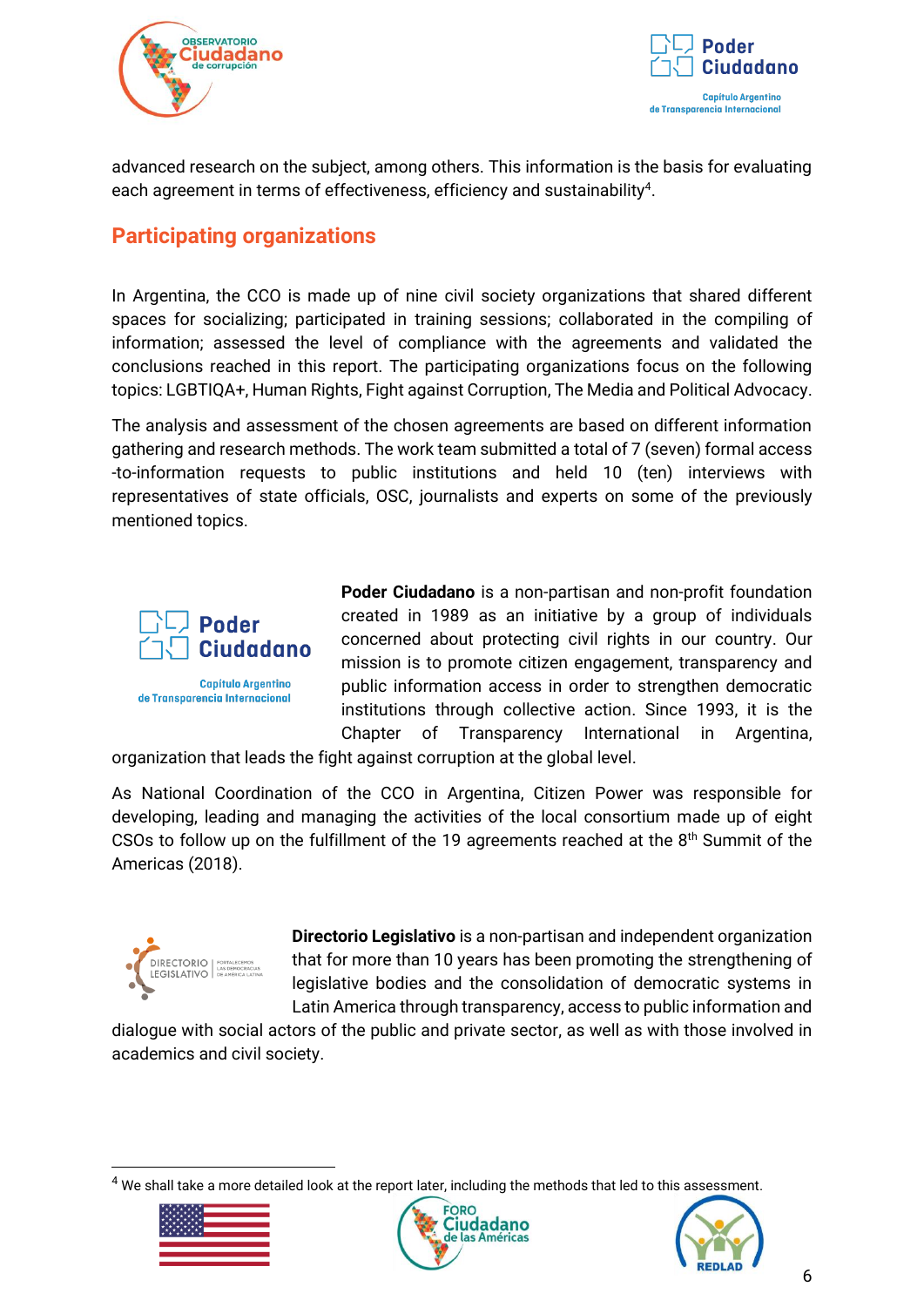



As part of the CCO consortium and a focal point of the Citizens Forum of the Americas (CFA) in Argentina, the Legislative Directory has participated in socialization meetings, collaborated in the compiling and gathering of practice indicators, as well as in the validation of this report.

**Asociación Civil por la Igualdad y la Justicia – ACIJ** is a non-partisan non-profit organization, dedicated to defending the rights of society's most disadvantaged groups as well as strengthening democracy in Argentina. For the past 15 years, ACIJ has worked to promote public policies to prevent, investigate and punish corruption from a perspective por la igualdad y la justicia based on its impact on democracy and human rights.

As part of the CCO consortium in Argentina, ACIJ has participated in socialization meetings, collaborated in the compiling and gathering of practice indicators, as well as in the validation of this report.

**(Asociación Familias Diversas de Argentina-AFDA** is a non-partisan civil association (Asociación Civil in Spanish) that fosters full equality and nondiscrimination for children, adolescents, women and the LBTIQA+ population, through initiatives with social impact, community nilias Diversas de Argentina

strengthening, uphold and protection of rights at the national, regional and international level. They work in an intersectional way with a transfeminist and LGBTIQA+ perspective to empower children, adolescents, women and the LBTIQA+ community and their families.

As part of the CCO consortium in Argentina, AFDA has participated in socialization meetings and collaborated in the compiling and gathering of practice indicators, as well as in the validation of this report.



**Cultura Democrática** is a civil society organization in charge of DEMOCRATICA research, training, and uphold of citizens' initiatives that contribute to the reinforcement of democracy and protection of essential

rights based on humanist virtues such as solidarity and the principle of subsidiarity.

As part of the CCO consortium in Argentina, Cultura Democrática has participated in socialization meetings and collaborated in the validation of this report.



**Fundación Nuestra Mendoza** is a non-partisan entity that seeks to contribute in the transformation of Mendoza into a socially, politically, economically and environmentally sustainable place. With more efficient and transparent administrations and informed, responsible and engagedin-participation citizens.

As part of the CCO consortium in Argentina, Fundación Nuestra Mendoza has participated in socialization meetings, collaborated in the compiling and gathering of practice indicators, as well as in the validation of this report.





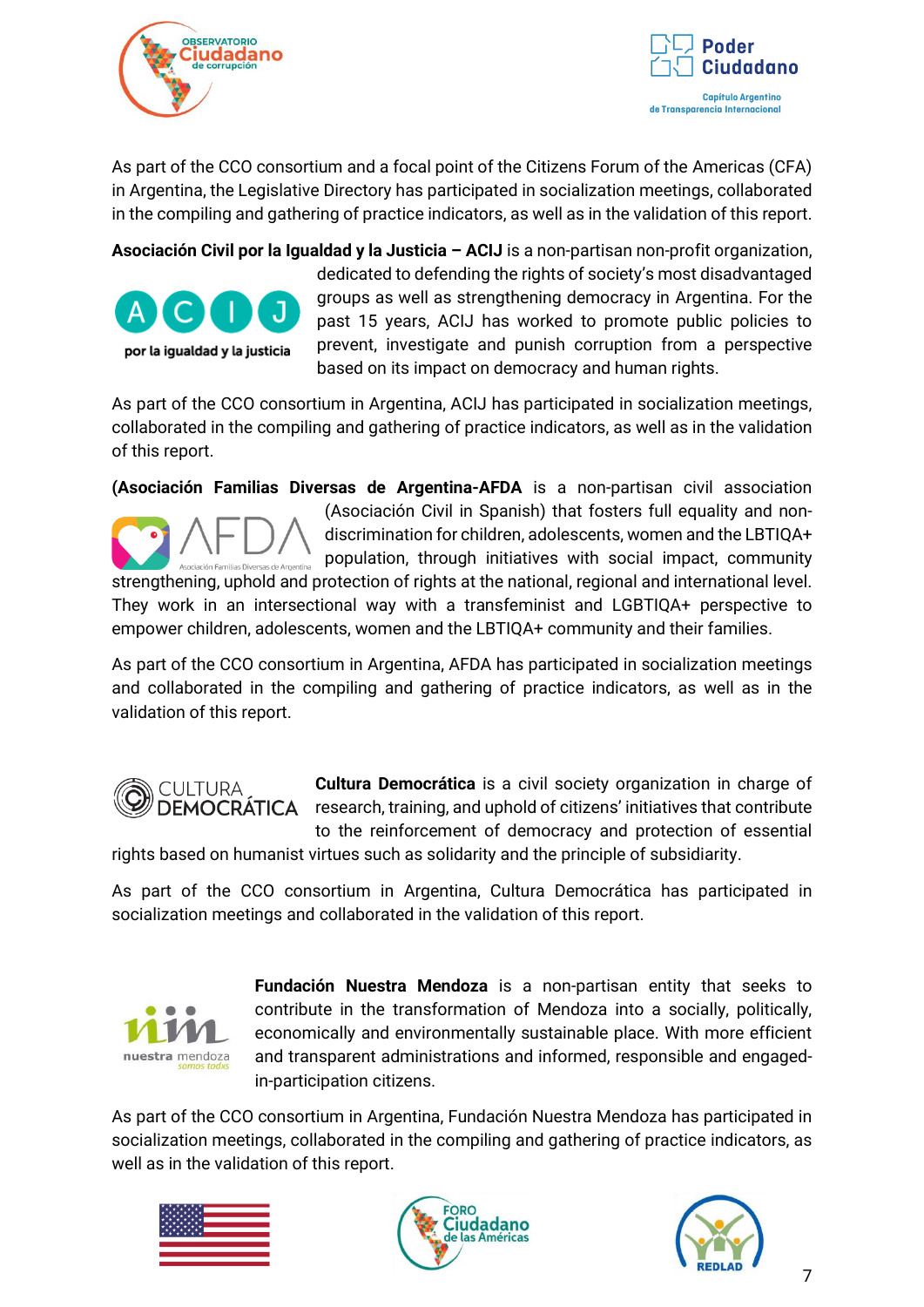



**Fundación para el Desarrollo de Políticas Sustentables-Fundeps** is fundeps a non-profit organization located in the city of Cordova, that works on public policy advocacy at the local, national and international level to help develop sustainable policies and respect for human rights, through research, training, strategic litigation and cooperation in general.

As part of the CCO consortium in Argentina, Fundeps has participated in socialization meetings, collaborated in the compiling and gathering of practice indicators as well as in the validation of this report.



**Ruido (Red contra el silencio oficial**) is a national network of communicators specialized in open data who are members of civil organizations. They make visible around the country, publications that deal with corruption, public transparency and/or access to

information, they also make sure that these publications adhere to veracity and comply with basic requirements on fact checking and validation. At the same time, they collectively produce research, reports and other related content, through a wide array of members and contributors throughout the country.

As part of the CCO consortium in Argentina, NOISE has participated in socialization meetings and collaborated in the validation of this report.

# IEC : 4

**TECHO** is an organization present in 19 countries of Latin America, that aims to eradicate poverty levels in which millions of people living in human settlements find themselves, through joint action of

those living in such settlements and young male and female volunteers.

As part of the CCO consortium in Argentina, TECHO took part in the compiling and gathering of practice indicators, as well as in the validation of this report.

# <span id="page-7-0"></span>**Argentinian Context**

The situation in Argentina as far as its fight against corruption is full of ambivalence and because of this, quite worrisome, with great progress achieved in some areas and very little in others. For several years now, Argentina's anti-corruption system suffers from serious deficiencies that directly affects its effectiveness, especially the system's poor performance when it comes to investigating and punishing offenses related to corruption.





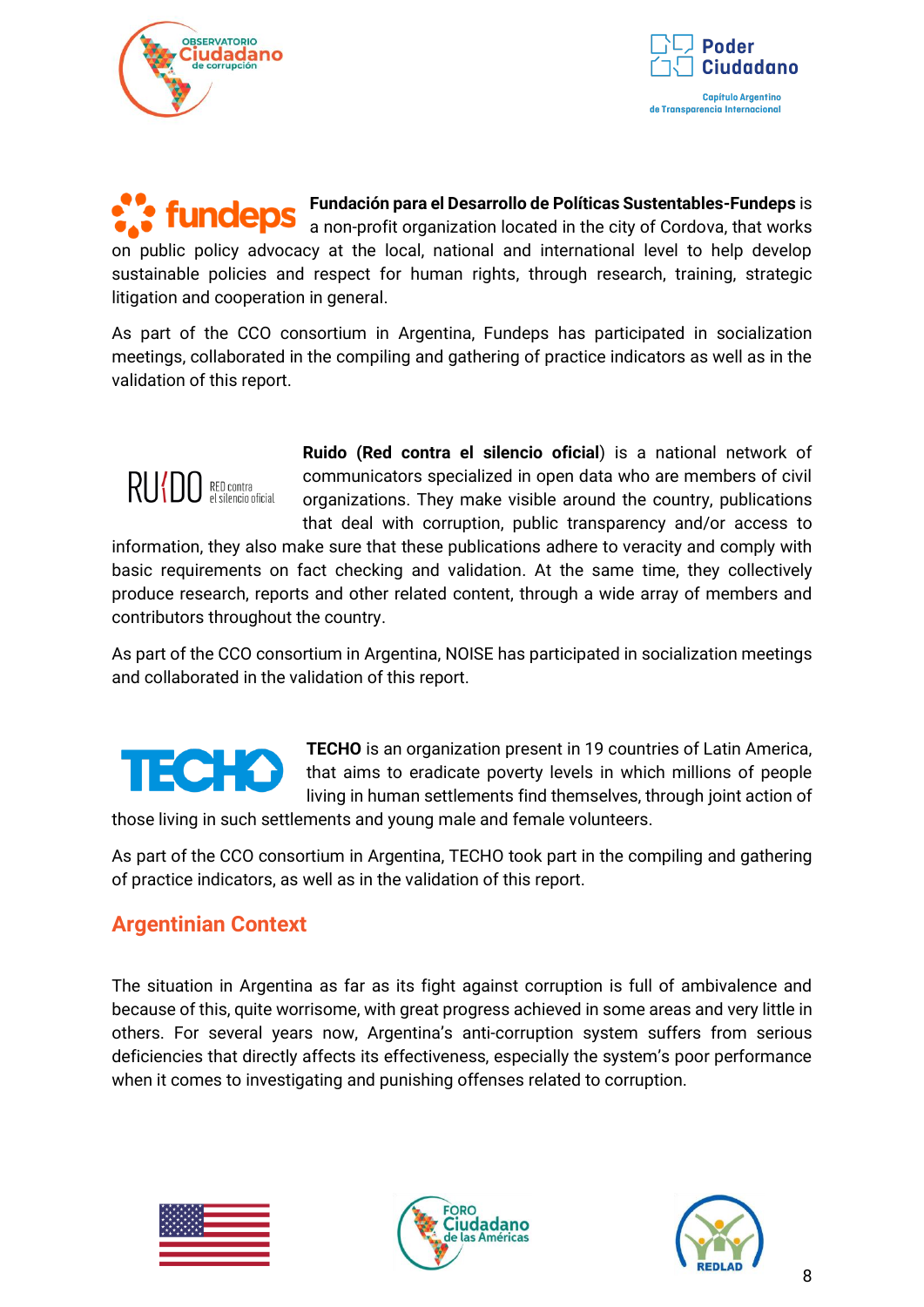



Generally speaking, Argentina boasts a fairly complete regulatory framework<sup>5</sup> that complies with the international community's requirements. However, in practice, when the time comes to screen this regulatory framework, the results are quite different.

The justice system, responsible for ensuring compliance with this regulatory framework and making use of the tools provided by the system, has innumerable shortcomings. One of these is the lack of autonomy that the judiciary has in order to make full exercise of its functions, which comes as a consequence of the lack of separation of powers of the state, and that leads to cross-public and overlapping pressures. An effective investigation and control system is an essential element of anti-corruption public policies. If the system does not function properly, regardless of how complete the regulatory framework may be, it will suffer because of the loss of efficiency in its bid to prevent and fight corruption.

At the international level, Argentina scored 42 out of 100 possible points in the last Corruption Perception Index prepared by Transparency International, placing the country in 78<sup>th</sup> place, among the 180 countries surveyed. This perception of corruption in Argentina could be explained by the minimal substantial progress made which were identified by the CCO in terms of anti-corruption policies. On the other hand, the consequences of this slow progress were exacerbated by the crisis caused by the COVID-19 pandemic, where the weaknesses of the integrity systems were publicly displayed in scandals ranging from price-gouging of groceries to vaccine immunizations provided to only those with VIP status. In this regard, the weaknesses of the existing anti-corruption mechanisms affected the exercise of fundamental rights, especially those of groups in situations of vulnerability and exclusion. This situation not only weakens the response to the pandemic and its socioeconomic and health related consequences, but also strongly affects the subsequent recovery processes.

The CSO involved in the CCO faced many challenges when following up on the agreements of the Lima Summit. One of them was the lack of publicly available information on actions taken by the government related to the fulfillment of international agreements. This information vacuum, required making intensive submitting of information access requests (IAR)as well as conducting numerous interviews with government officials in order to be granted access to information pertaining to what has been done by the government in the last two years. Another challenge, and perhaps the most difficult one, was to adapt the organizations work to nonface-to-face interactions, which were measures prescribed by POSI and POSDI, to cope with the pandemic. Argentina, like most countries in the region, is being hard hit by the pandemic, with more than 85.000 deaths in June 2021 due to COVID-19.

One positive aspect worth noting is that the CCO did not receive threats and/or interference from external sources during the fulfillment of its duties. On the contrary, public officials showed a good predisposition to cooperate with the CCO.

The period under analysis was marked by political and electoral change. The 2019 presidential election which brought about political change on a national level, had a high impact on the

<sup>5</sup> The CCO drew up a first assessment balance sheet of the regulatory indicators at the regional level, this document is available at: https://occ-america.com/2021/07/29/primer-informe-del-observatorio-ciudadanode-corrupcion-revela-avances-y-retos-normativos-para-la-lucha-anticorrupcion-en-la-region/





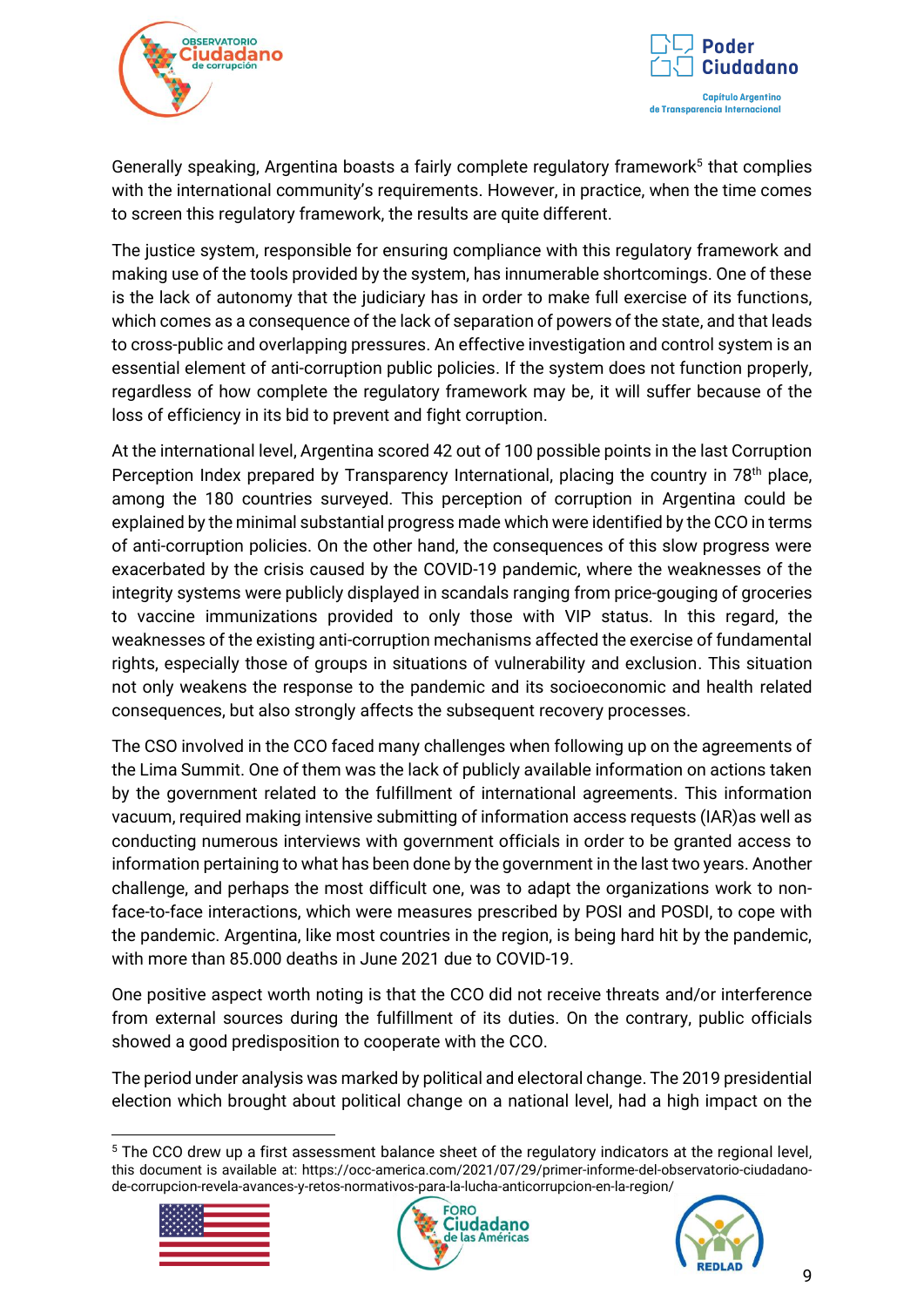



sustained development of anti-corruption public policies and the international agreements assumed by Argentina. This disharmonious transition between administrations of political opposites hit rock-bottom with the discontinuing of certain public policies implemented by the 2015-2019 administration and the reformulation of others, which were stepped-up at the beginning of 2020 because of the impact caused by the pandemic, which relegated this agenda to sit in the back so to speak because of the socio-sanitary emergency. At the closing of this report, Argentina is once again in the final stretch towards national legislative elections which, in a context of economic, social, health and political legitimacy crisis -both on the incumbent and on the opposition- find themselves colonized by these vectors and not necessarily by the integrity system.

COVID-19 has dealt Argentina a severe blow. With highly restrictive initial measures of mandatory isolation, formally kept at least for 8 months, the impact on the economy is enormous, raising poverty levels close to those of the 2021 crisis. In March of 2021, the National Institute of Statistics and Census reported that 42% of the population was poor and 10,5% indigent. This is clear proof of the deepening of pre-existing inequalities, which was countered by the state, with the expansion of emergency social protection mechanisms, surrounded by inflation and its little projection for sustainability in the framework of national finances in crisis.

The effects of the pandemic could also be found in the areas of transparency and the fight against corruption. From the beginning of the pandemic emergency, the National Public Administration (NPA) made decisions that weakened pre-existing levels of integrity, such as the implementation of an emergency procurement regime with little transparency and minimal accountability, the signing of non-accessible contracts with confidentiality clauses for the purchase of vaccines, and irregular handling of certain specific events related to the vaccination process<sup>6</sup>. This measures brought about a significant deterioration of citizen rights to exercise an effective control over what the government does—which in this case amounts to millions—and the public health.

# <span id="page-9-0"></span>**Results in Argentina**

As a result of the  $8<sup>th</sup>$  Summit of the Americas, an event in which the Citizen Forum of the Americas actively participated countries in the region signed the Lima Agreement, with the title, "Democratic Governance in the Face of Corruption" which established 57 agreements so that member states get involved and make it possible to implement concrete measures aimed at strengthening citizen confidence in institutions, reduce the negative impact of corruption at the moment of exercising human rights and the sustainable development of the populations of the American hemisphere.

<sup>6</sup> Regarding "VIP vaccination" cases.





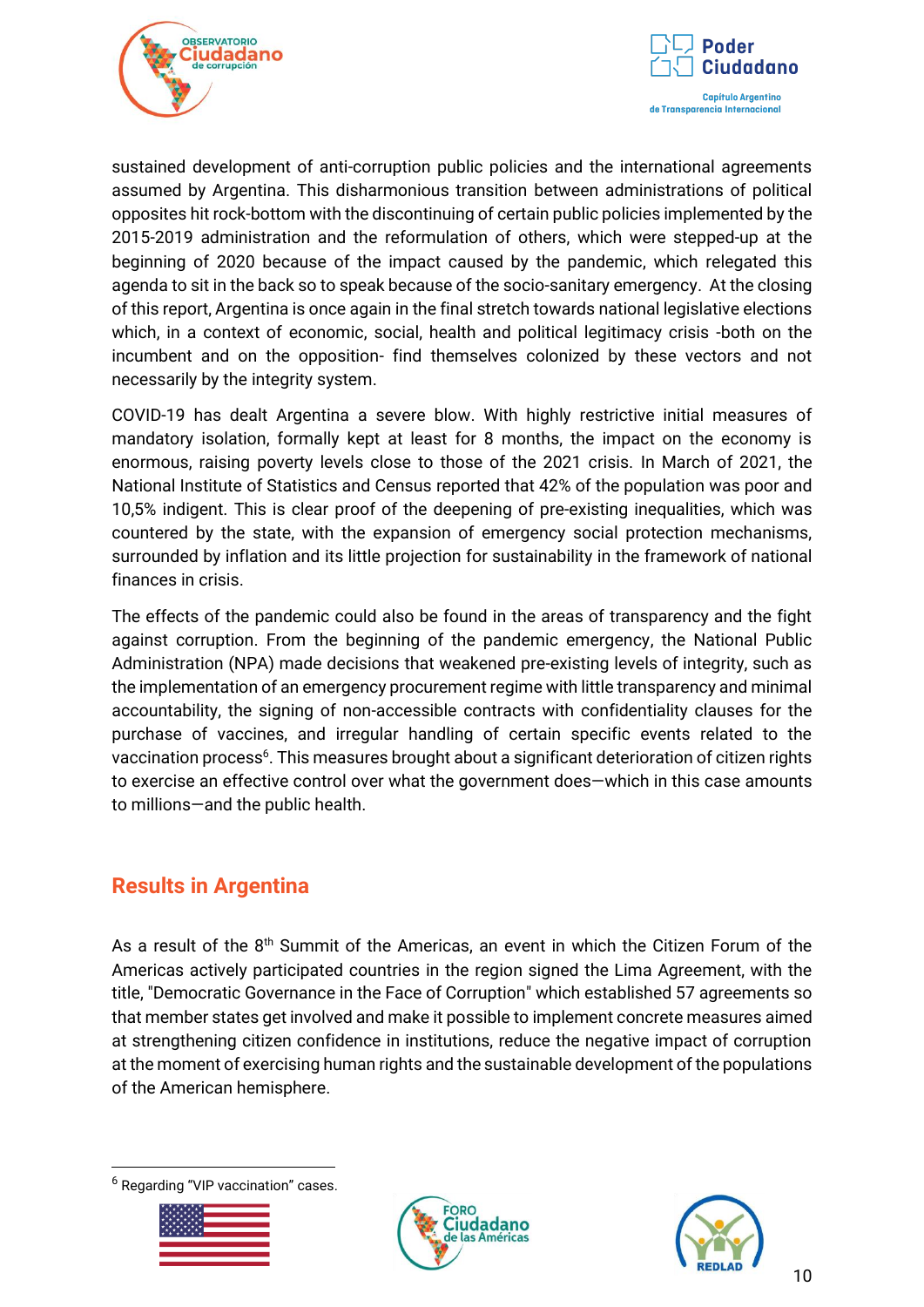



For the follow-up, four criteria were taken into account when selecting the agreements that were considered to be the most fit to analyze anti-corruption measures in countries in the region, that they were sustainable over time with the possibility of institutionalization, the incorporation of new approaches in anti-corruption measures and the inclusion of vulnerable populations' perspective. As a result, 19 agreements were selected focusing on 5 specific issues:

- A. Reinforcement of democratic governance.
- B. Transparency, access to Information, protection of whistleblowers, and human rights, including freedom of expression
- C. Financing of political organizations and electoral campaigns.
- D. Prevention of corruption in public works and public procurement and contracting.
- E. International legal cooperation; the fight against bribery, international corruption, organized crime and money laundering; and asset recovery.

These agreements were analyzed by identifying legislative and practical developments which were given a scale value7 ranging from 0 to 3 taking into account the following follow-up criteria:

- **Efficiency,** establishes the extent in which the policies developed by the government as a result of the Lima Agreement – contribute to the fight against corruption.
- **Relevance,** establishes the extent in which the policies developed by the government are timely, convenient and adequate taking into consideration the country's economic, institutional and/or social context.
- **Sustainability**, determines the extent to which the actions taken to comply with the agreement will have continuity over time.

Chart No. 1, shows the general results obtained in Argentina according to the agreements classification:

 $7$  Scores assigned on a scale between 0 and 3: 0= not register, 1=Low, 2=Medium and 3=High.





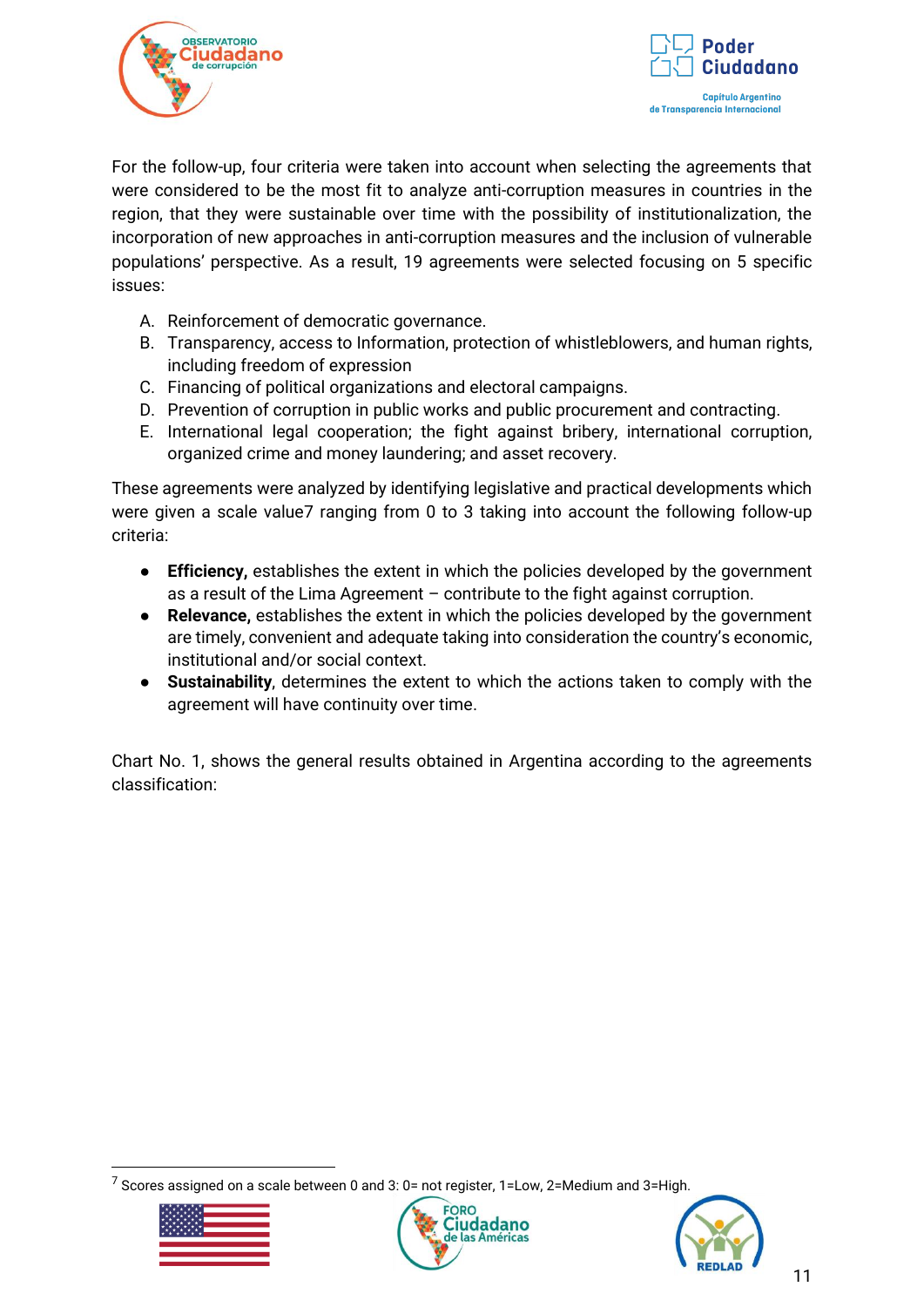



de Transparencia Internacional

#### **Chart 1. Lima Agreement topic results<sup>8</sup>**



Compilation based on information provided by CSO participants in the CCO platform

In Argentina, the averages—between normative indicators and practice indicators, as well as different agreements by topic—place the progress in the **upper stratum at the low level** used to assess the performance of the selected agreements, figures that remain steady in the **strong existing divide between the regulatory framework—with better overall performance and the practical implementation** of the anti-corruption practices analyzed.

- The fundamental issues "Reinforcement of Democratic Governance" and "Transparency, Access to information, protection of whistleblowers and human rights, including freedom of expression" had an **average score lower than all the others as a whole**, being their weak points those related to the judicial power's lack of autonomy and the lack of a specific legal framework to protect individuals reporting acts of corruption.
- The fundamental issues "Financing of political organizations and election campaigns "and "Prevention of corruption in public works and public procurement and contracting" **performed better than the previous two**, this was due to reforms made to the 2019 regulatory framework regarding transparency and traceability of contributions made to political parties and election campaigns and the simplification of procedures and reduction of bureaucracy.
- The fundamental issue "International legal cooperation; the fight against bribery international corruption, organized crime, and money laundering; and asset recovery",

<sup>&</sup>lt;sup>8</sup> The colors used by the CCO on the charts, reflect the decisions made for each topic and do not represent a numerical scale.





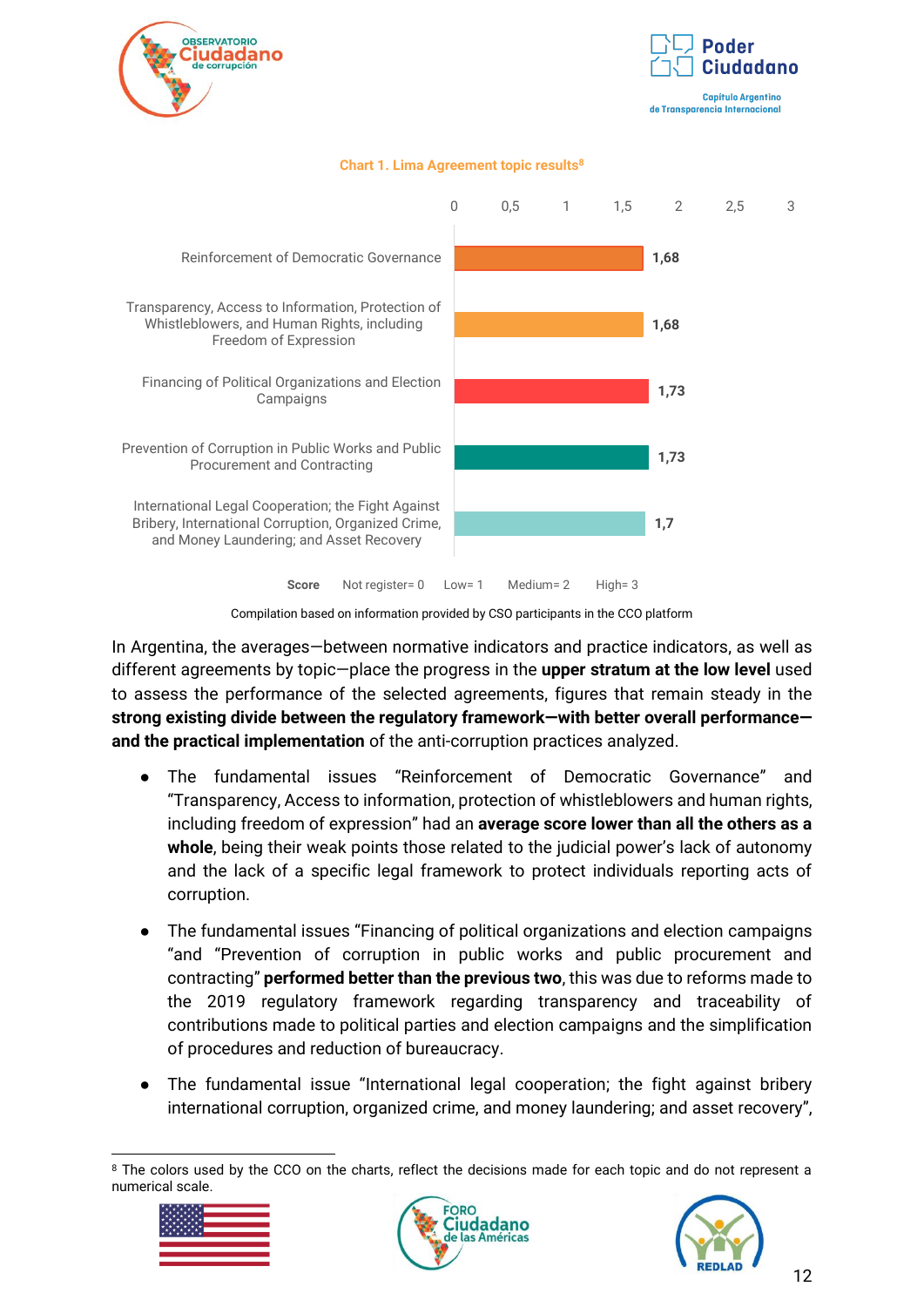



**its rather low performance** is related to how little the indicators showing how strong the Asset Forfeiture Law is, have evolved.

# <span id="page-12-0"></span>1. Reinforcement of Democratic Governance



#### **Chart 2. Results related to the Reinforcement of Democratic Governance commitments**

Compilation based on information provided by CSO participants in the CCO platform.

There are some agreements that did show progress, such as measures aimed at preventing conflicts of interest in the public domain, the Integrity Programs in the criminal liability regulations of legal bodies and private individuals<sup>9</sup> or those related to the mainstreaming of gender perspectives in anti-corruption policies, addressed by the Anti-Corruption Office (ACO) (Oficina Anticorrupción-OA in Spanish) and the Ministry of Women, Gender and Diversity (Ministerio de las Mujeres, Géneros y Diversidad in Spanish). In spite of this perspective having been considered, other vulnerable groups<sup>10</sup> were neither included nor actively participated in the development of these public policies in general. As far as the selection process of public

 $10$  The policies developed by the NPA do not yet aim to encourage active participation of these groups for them to also be in control of integrity systems or of the policies that affect them as a target population in a systematic and explicit way.







<sup>&</sup>lt;sup>9</sup> Even though progress has been made, there still exists a need to reinforce Sworn Affidavits (Declaraciones Juradas in Spanish), granting it greater transparency and an upgrade concerning the Law of Public Ethics (Ley de Ética Pública in Spanish).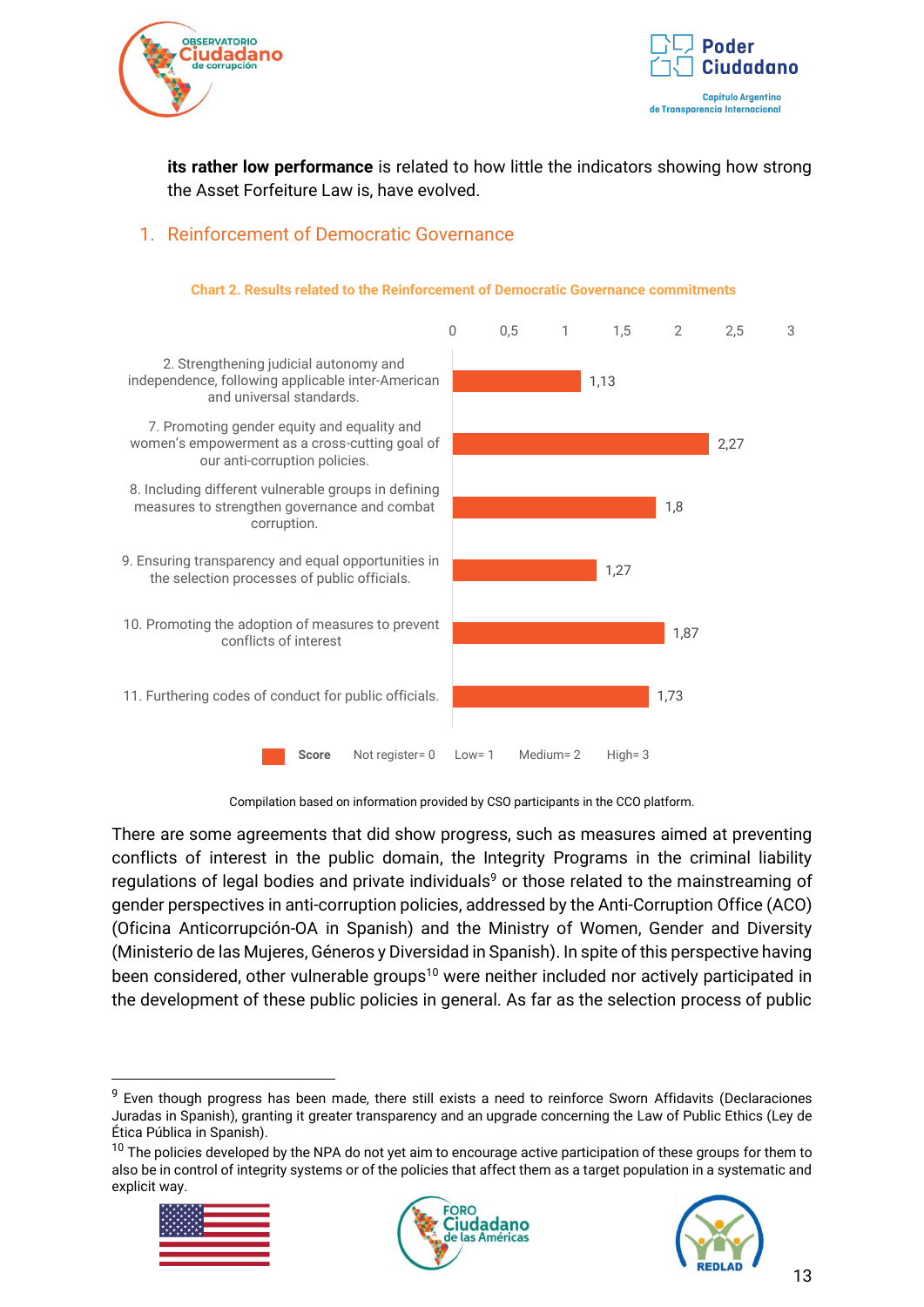



officials, policies exist that ensure transparency and equal opportunities, in practice the current regulatory framework is rarely fully complied with.<sup>11</sup>

The 7th Agreement obtained the highest score of them all. The creation of the Ministry of Women, Gender and Diversity at the end of 2019 implied in itself significant progress in Argentina turning into a needed foundation to comply with this agreement. The mainstreaming of gender perspective and diversity in public policies in general and action coordination by the ACO—as much as with the National Anti-Corruption Plan (NAP)<sup>12</sup> (Plan Nacional Anticorrupción PNA in Spanish) and with the organization's work agenda—are vectors to effectively promote gender equality in anti-corruption policies. This leaves Argentina facing challenges such as the **inclusion of perspective diversity across the entire integrity system** and the reinforcing of the Ministry of Women, Gender and Diversity as a directing and coordinating authority that makes visible the importance of this perspective to reduce the impact of corruption on women and LGBTIQA+ groups, from an intersectional standpoint.

The worst ranked agreement is the one having to do with reinforcing judicial autonomy<sup>13</sup>. Even though Argentina has a law in place that establishes the autonomy of the judiciary, it suffers from meddling by the other branches, occurring under different forms and is a constant problem in all administrations; the constant structural problems must be mentioned as well<sup>14</sup>, which leads to a growing distrust on the part of society towards the functioning of the judiciary. Even though there is a draft amendment targeting the Judicial Branch, this one only focuses on partial issues while aggravating others, which is seen by different sectors as an attempt against its autonomy. It is obvious that the judicial system in Argentina is in need of an overhaul, but it must be structural, taking into account people's historical grievances, including greater transparency, accountability and, more importantly, the inclusion of a trans feminist perspective.

<sup>&</sup>lt;sup>14</sup> This intrusion may include the appointment of judges outside traditional channels, delays in coverage of the courts and in the appointment of personnel as mechanisms of political pressure, indiscriminate use of sub-agency designations, public questioning regarding the autonomy of the Public Prosecutor's Office, etc.







 $11$  For example, entry to public jobs through open and competitive contests are not the rule but the exception.

 $12$  It is important to highlight that the NPA was evaluated in the new government administration, through which a National Integrity Strategy was developed that, in addition to including the NPA points, it also broadens its objectives.

 $13$  With a score of 1.13, which means that its level of compliance is significantly low.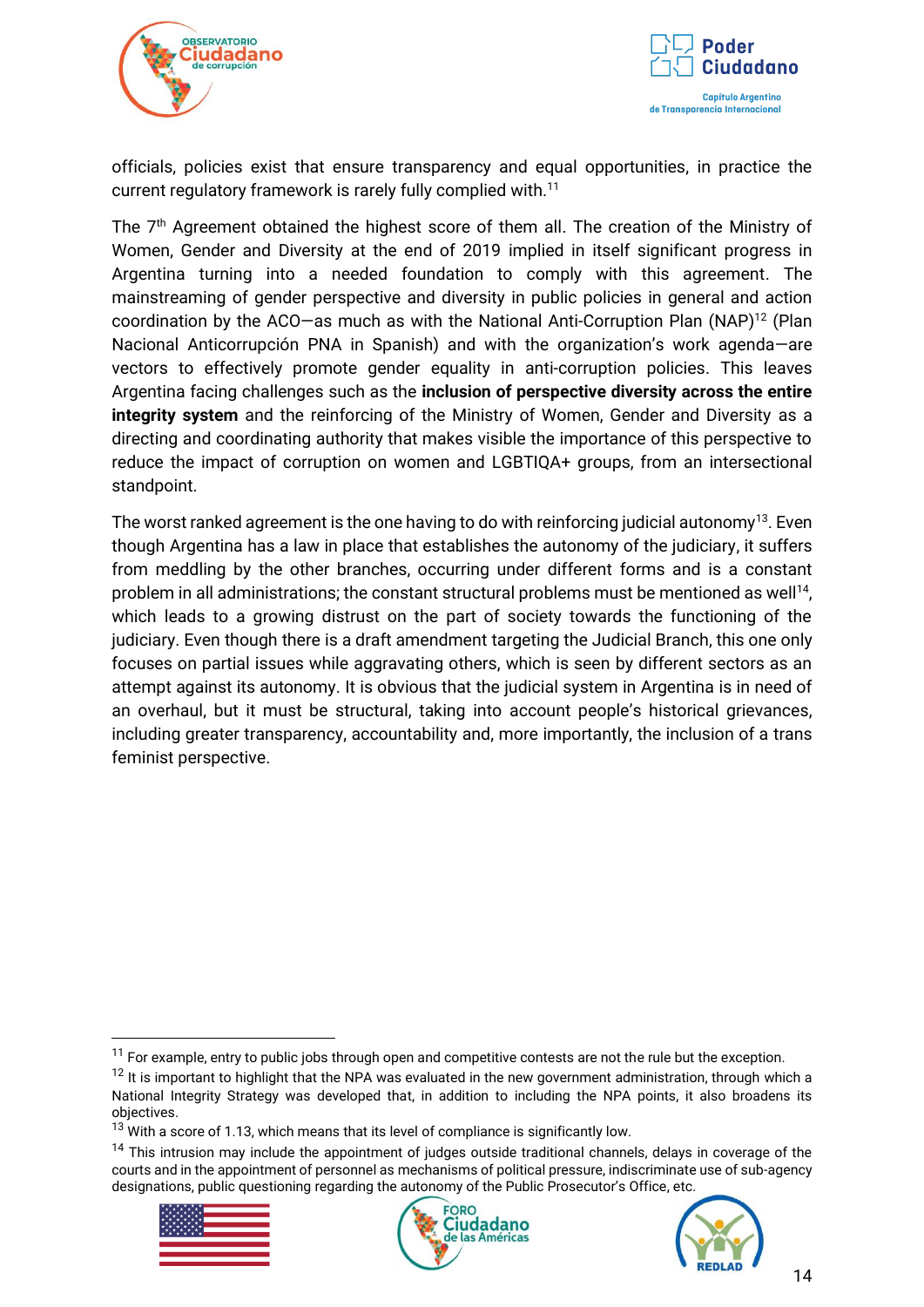



# <span id="page-14-0"></span>2. Transparency, Access to Information, Protection of Whistleblowers, and Human Rights, including Freedom of Expression

#### **Chart 3. Results related to the Transparency, Access to Information, Protection of Whistleblowers, and Human Rights, Including Freedom of Expression commitments**



Compilation based on information provided by CSO participants in the CCO platform.

Here progress was made regarding agreements related to the implementation of open government policies and the reinforcement of transparency, access to public information bodies, such as the Access to Public Information Agency (Acceso a la Información Pública in Spanish), which is part of the NEP<sup>15</sup>, where the actions implemented in recent years at the normative and practical level are noteworthy<sup>16</sup>. On the other hand the rest of the agreements

<sup>&</sup>lt;sup>16</sup> Among the measures worthy of mentioning are the implementation of the CONTRA.AR for the contracting and monitoring of Public Works Contracts, the COMPR.AR for the publication and follow-up of public procurement, the Open Congress Action Plan, created by the Public Works Observatory, open data availability on information related to the budget cycle and the National Open Government Roundtable.







 $15$  In this case, the articulation and push of the CSO is critical, especially considering that it was thanks to civil society that it was possible to stop, at the beginning of 2021, the appointment of an unfit candidate to occupy the position of director in the aforementioned institution.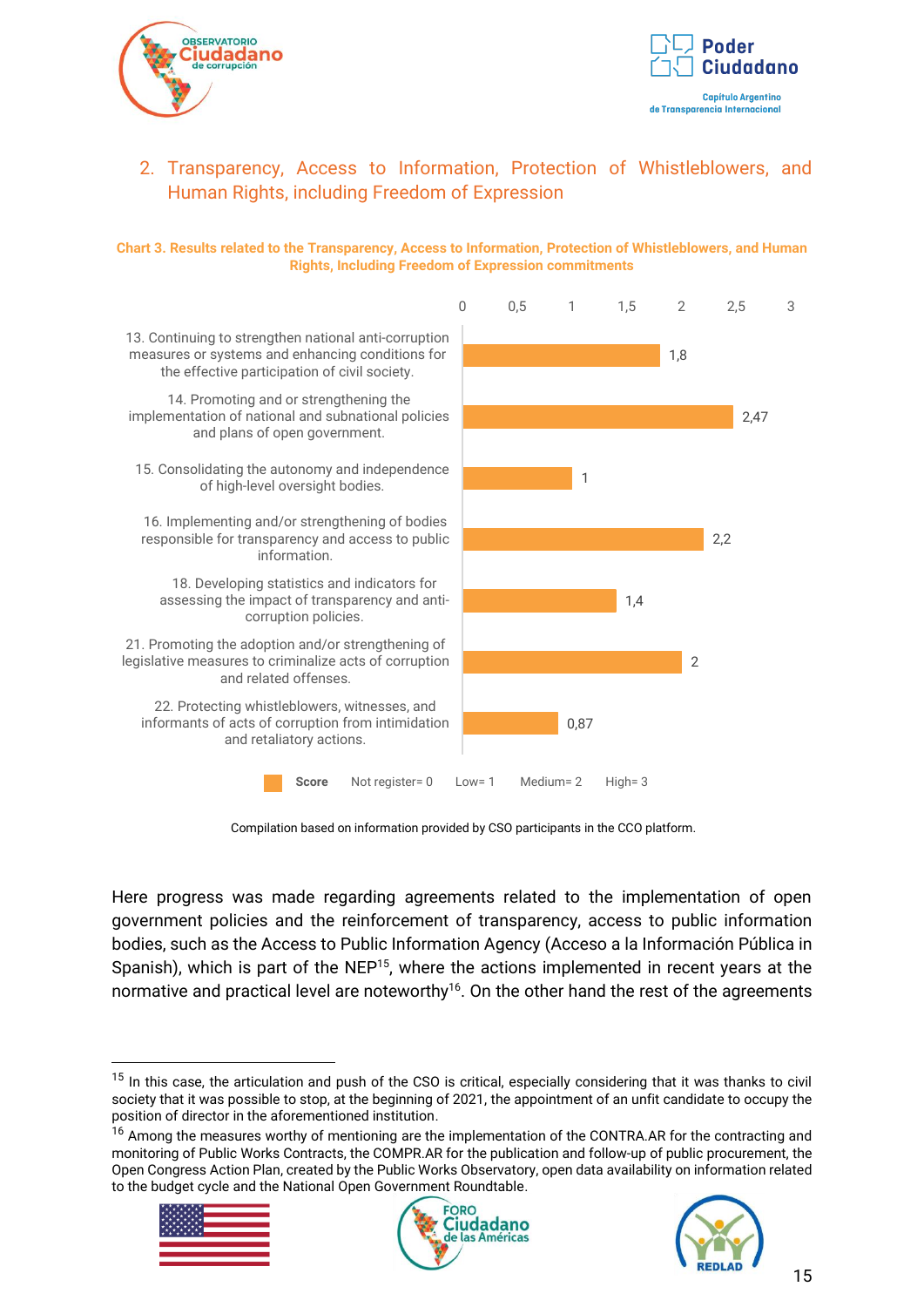



scored "Low"<sup>17</sup>, especially when it came to rating the autonomy of higher control institutions and the implementation of methods for the protection of whistleblowers, witnesses and informants of acts of corruption, essential aspects for an effective fight against corruption.

The Agreement that obtained the highest score (2.47 over 3) was the 14th, this one being the highest score of all the agreements graded by the CCO in the country. The incorporation of Argentina in 2012 into the Alliance for Open Government, signaled continuous progress regarding the development of public policies of greater transparency, digital government, fiscal transparency and open budget. Since then, Argentina has been successfully implementing 4 National Action Plans<sup>18</sup> and the objectives set out by the agreement have been achieved in a positive way, this being public policy that transcended governmental efforts of various types, reflecting its sustainability in the National Integrity Strategy and the Open Government Strategic Plan of 2020-2023.

The Agreement that obtained the lowest score (0.87 over 3) was the one that had to do with the protection of whistleblowers, witnesses and informants of acts of corruption. Argentina has a lot to answer for regarding this agreement, since the current regulatory framework lacks specific legislation designed to regulate ways to protect those reporting cases of corruption. Although it is true that since 2003 there has been a program called "National Program for the Protection of Witnesses and Defendants", which has been used to protect witnesses of this type of offenses, it does not meet the minimum requirements that International Treaties establish as necessary for its effective use and application in cases of corruption and is currently undergoing a review seeing that its performance is not under citizen control.

<sup>&</sup>lt;sup>17</sup> Among the agreements with the lowest score, one not even reaching the average in any case is agreement No. 13, the one having to do with the reinforcement of national anti-corruption systems or measures and improving the conditions for the efficient participation of civil society and social control, next in line is agreement No. 15, the one having to do with the consolidating of autonomy of higher control institutions, Agreement No. 18, the one having to do with the compilation of statistics and indicators that would allow the evaluation of the impact caused by transparency policies and the fight against corruption and finally there's agreement No. 22, the one in charge of protecting whistleblowers, witnesses and informants of acts of corruption against intimidation and retaliation.  $18$  It is important to point out that the 4<sup>th</sup> Plan of Action is still under implementation until August 2022.





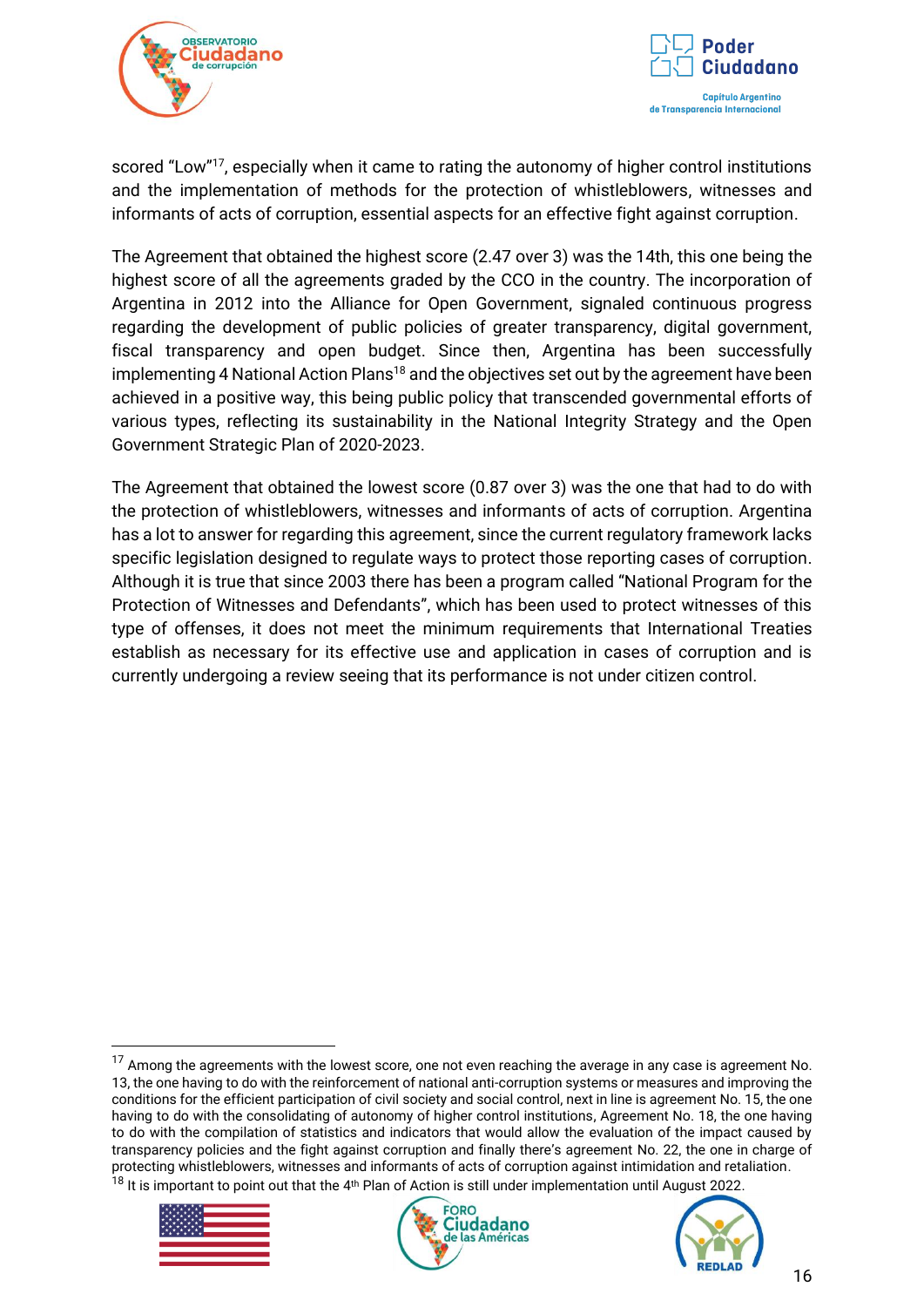



# <span id="page-16-0"></span>3. Financing of Political Organizations and Election Campaigns



**Chart 4. Results related to the Financing of Political Organizations and Election Campaigns commitments**

Compilation based on information provided by CSO participants in the CCO platform.

Reforming the PPFA, promoted greater transparency in accounting and management of party resources<sup>19</sup>, regulated the contributions of legal entities for the financing of campaigns including knowing where those resources came from and placed limits on contributions, which was forbidden, but was in reality a common and illegal practice. Although there are debates taking place in civil society about the relevance of legal entities' contributions, everyone agrees that the main weakness in the system remains tied to the fact that control and oversight procedures take place after the elections. For this reason, other control mechanisms have yet to be implemented, such as the concomitant publication of expenditures and all accountability-supporting documents to ensure disclosure on the part of political parties in order to achieve decisive progress in the fight against corruption and to make the link between money and politics more integral.

## <span id="page-16-1"></span>4. Prevention of Corruption in Public Works and Public Procurement and **Contracting**

<sup>&</sup>lt;sup>19</sup> Prior to this regulation, they had a degree of opacity that made them highly vulnerable to being used for crimes, such as money laundering and the co-optation of candidacies among other irregularities.





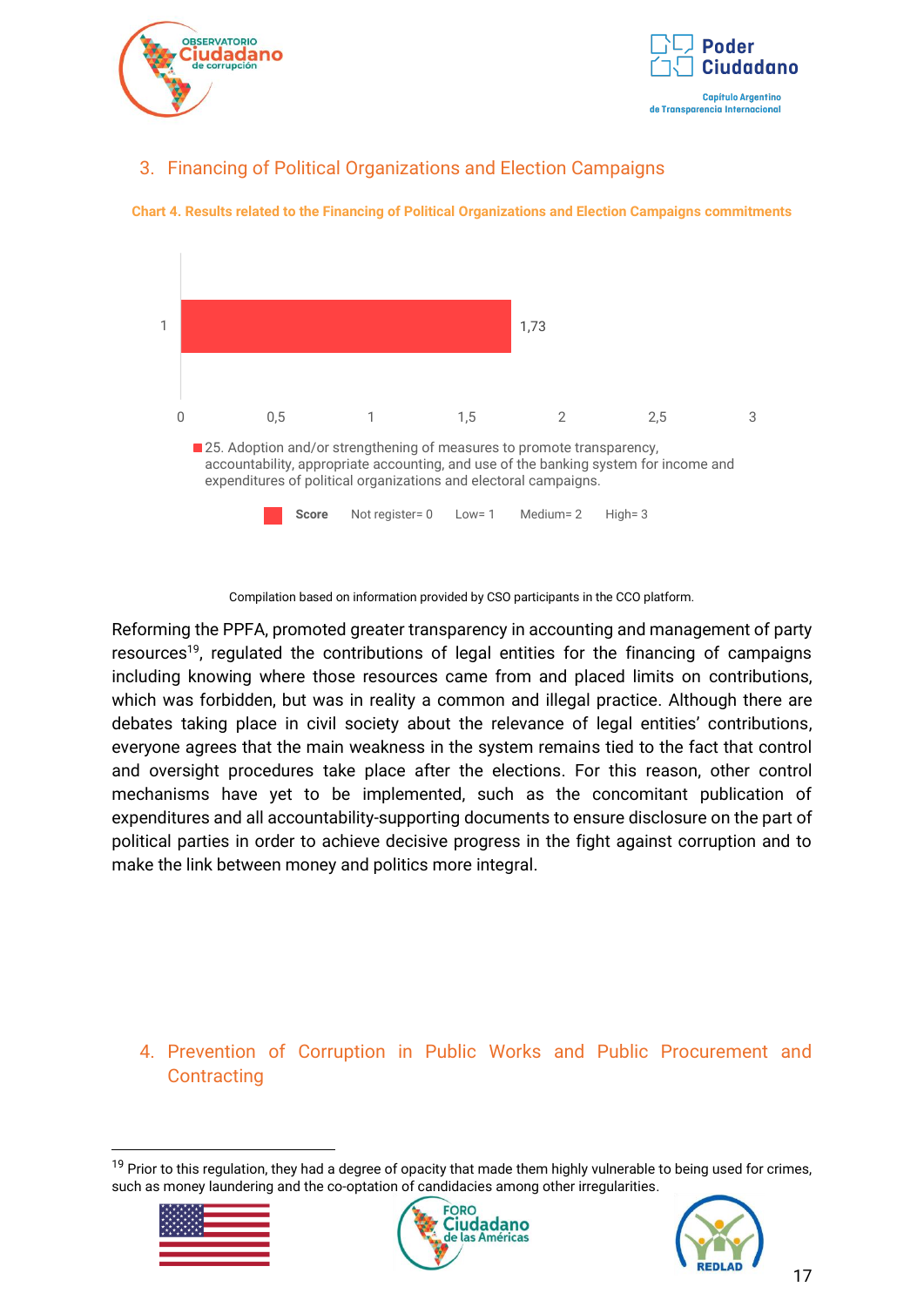



#### **Chart 5. Results related to the Prevention of Corruption in Public Works and Public Procurement and Contracting commitments**



Compilation based on information provided by CSO participants in the CCO platform.

Among these agreements, we can highlight actions that favor corruption prevention<sup>20</sup> and were highly relevant during the isolation caused by the COVID-19 pandemic, such as the fully operational platform called Remote Procedures (TAD-Trámites a Distancia in Spanish), the inclusion of anti-corruption clauses in government contracts and the use of electronic systems such as COMPR.AR and CONTRAT.AR that increase the likelihood of social oversight over public procurement. However, the measures adopted in the framework of the pandemic showed the need to reinforce these mechanisms from the point of view of integrity: in view of the need to streamline processes, exceptional procedures were used that implied serious setbacks in terms of integrity and transparency.

The Agreement with the highest score was the one related to the reduction of bureaucracy. Measures were developed to simplify procedures in the area of the NPA, such as the RP digital platform, which proved to be a crucial ally to respond to the needs of society, especially during the POSI and POSDI periods in 2020 and 2021. However, as already noted, some of the measures implemented to make the processes in which the private sector participates to make it more flexible, were not conceived in a comprehensive manner from an integrity perspective and have thus worked to the detriment of transparency<sup>21</sup>. It is also necessary to

<sup>&</sup>lt;sup>21</sup> A clear example, is the exceptional regulation of purchases implemented in March of 2020 to allow for rapid purchasing procedures related to the health emergency. This regulation was strongly criticized by the CSO, for rendering purchasing processes nearly transparency-free and this way create innumerable opportunities for corruption to take place.







 $20$  Specially regarding public works, contracting and public procurement.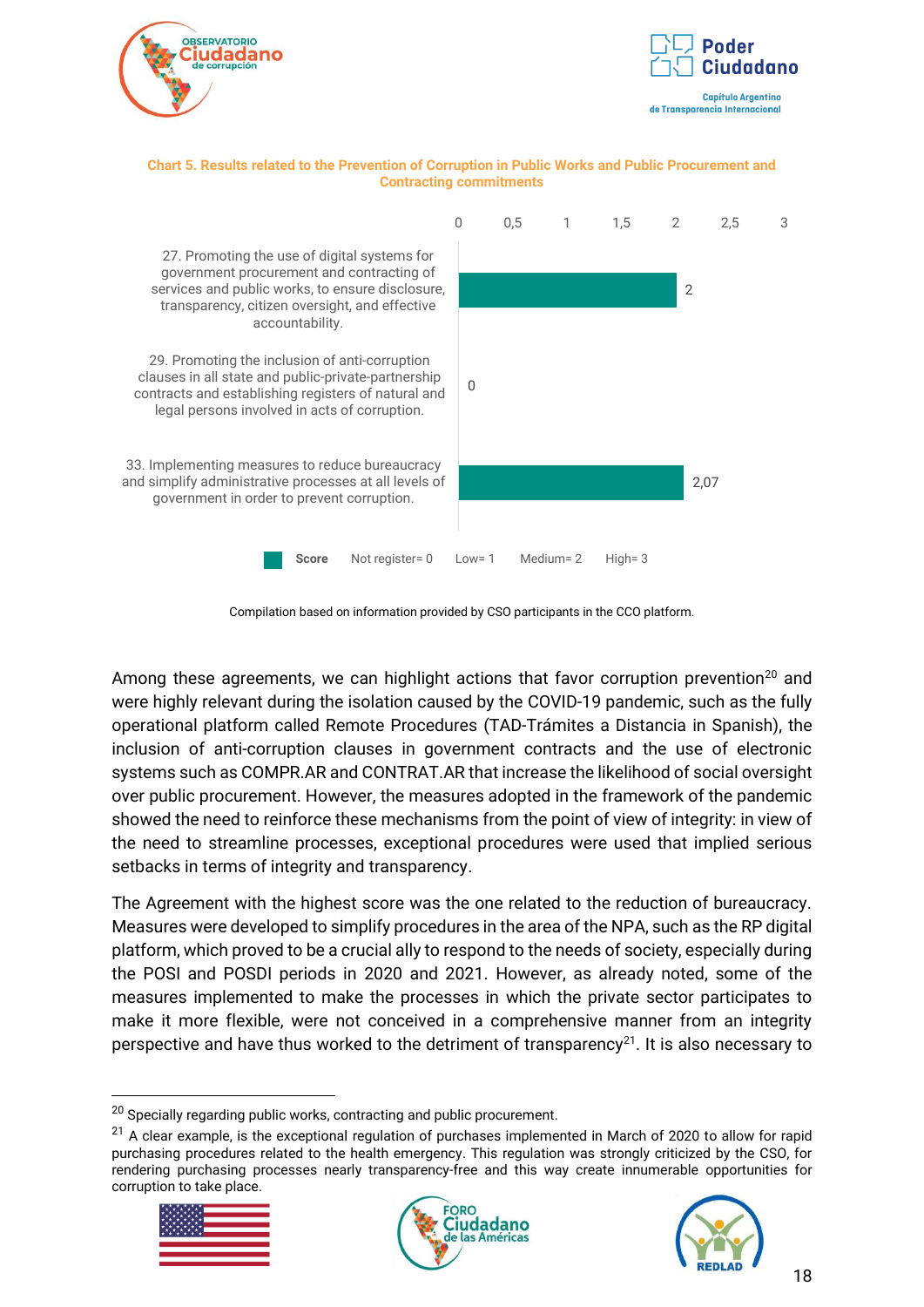



highlight the lack of unity in criteria between the different levels of government to coordinate actions which hinders accessibility based on equality.

The Agreement with the lowest score is a central mechanism in the fight against corruption: although measures were taken to include anti-corruption clauses in all government contracts, their impact hasn't been significant as long as they are not accompanied by a real and solid control system while at the same, they operate in a weak environment that makes it hard to investigate and prosecute crimes against the NPA. As one of the measures adopted, the National Anti-Corruption Plan, incorporated as an objective the integrity clauses in the procurement processes of the NPA bodies, however the Plan is still in progress and there is no available information as to its degree of implementation. Finally, there were no reports on registries of individuals or legal bodies with ties to corruption and money laundering activities being created, which would make their hiring difficult.

# <span id="page-18-0"></span>5. International Legal Cooperation; the Fight Against Bribery, International Corruption, Organized Crime and Money Laundering; and Asset Recovery



**Chart 6. Results related to the International Legal Cooperation; the Fight Against Bribery, International** 

Compilation based on information provided by CSO participants in the CCO platform.

With two agreements in the "Middle" and "Low" ranges the measures adopted by the Public Prosecutor's Office or PPO to promote cooperation between judicial authorities, police, prosecutors, intelligence agencies, financing institutions and administrative authorities, pertaining to conducting investigations of offenses of corruption is seen as progress in this matter, all of this will lead to a better partnership in operations in several specific cases.<sup>22</sup>

On the other hand, the existence of an Asset Forfeiture Law, owing to its technical characteristics of being a Decree of Need and Urgency of the NEP is not quite sufficient as a recovery tool of public goods obtained through corruption. Thus, what's missing here is the

<sup>&</sup>lt;sup>22</sup> In its Management report, PROCELAC indicated that it had worked together with several organizations in 7 highprofile cases which prosecuted money laundering activities, organized crime and, corruption among others.





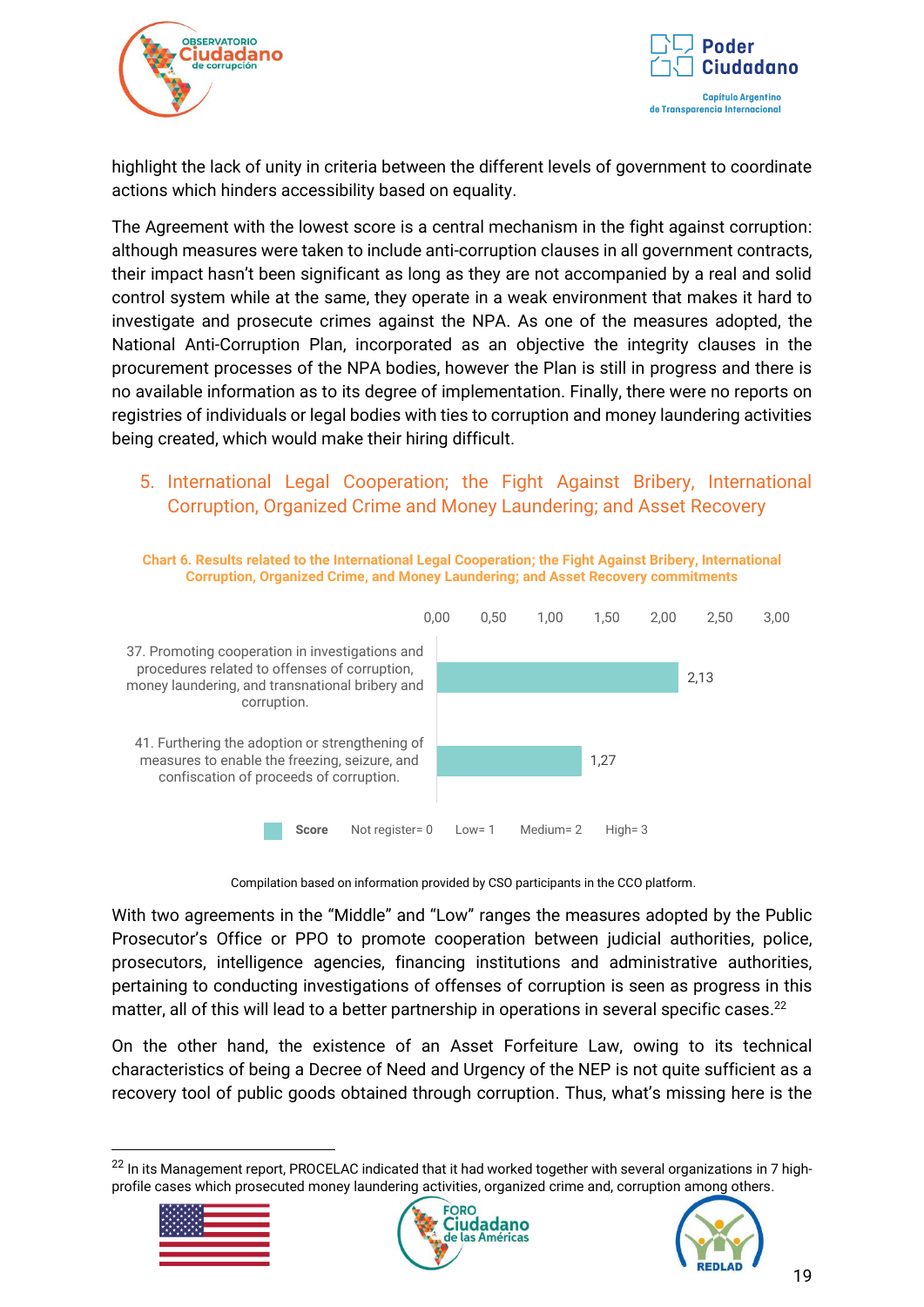



existence of an Asset Forfeiture Law based on international standards that through an indepth debate in congress, may lead to its fruition.

Agreement No. 37 obtained the highest score with a total of 2.13. The PPO took steps to develop and increase collaboration between institutions at the national and international level. Reports coming from this agency indicate that, as a result of these steps, a greater number of cases of money laundering and transnational corruption were discovered and prosecuted in recent years. However, despite the PPO's efforts, the actual progress achieved is insignificant as long as these investigations continue to be processed in a legal environment fraught with structural problems that negatively affect its performance in cases of corruption.

The Agreement obtaining the worst score with a total of 1,27 points is Agreement no. 41. The measures adopted within the framework of this commitment have not contributed effectively to the fight against corruption. Although the existence of minimal regulation in the Asset Forfeiture Law cannot be denied, in practice it's hard to tell of its application in any specific cases. Besides, for it to be effective, it must be accompanied by other tools in the hands of prosecutors in other to verify any significant progress: traceability and transparency in the administering of recovered funds, public registries of these assets, clear policies within the judiciary relating to asset recovery, among others.





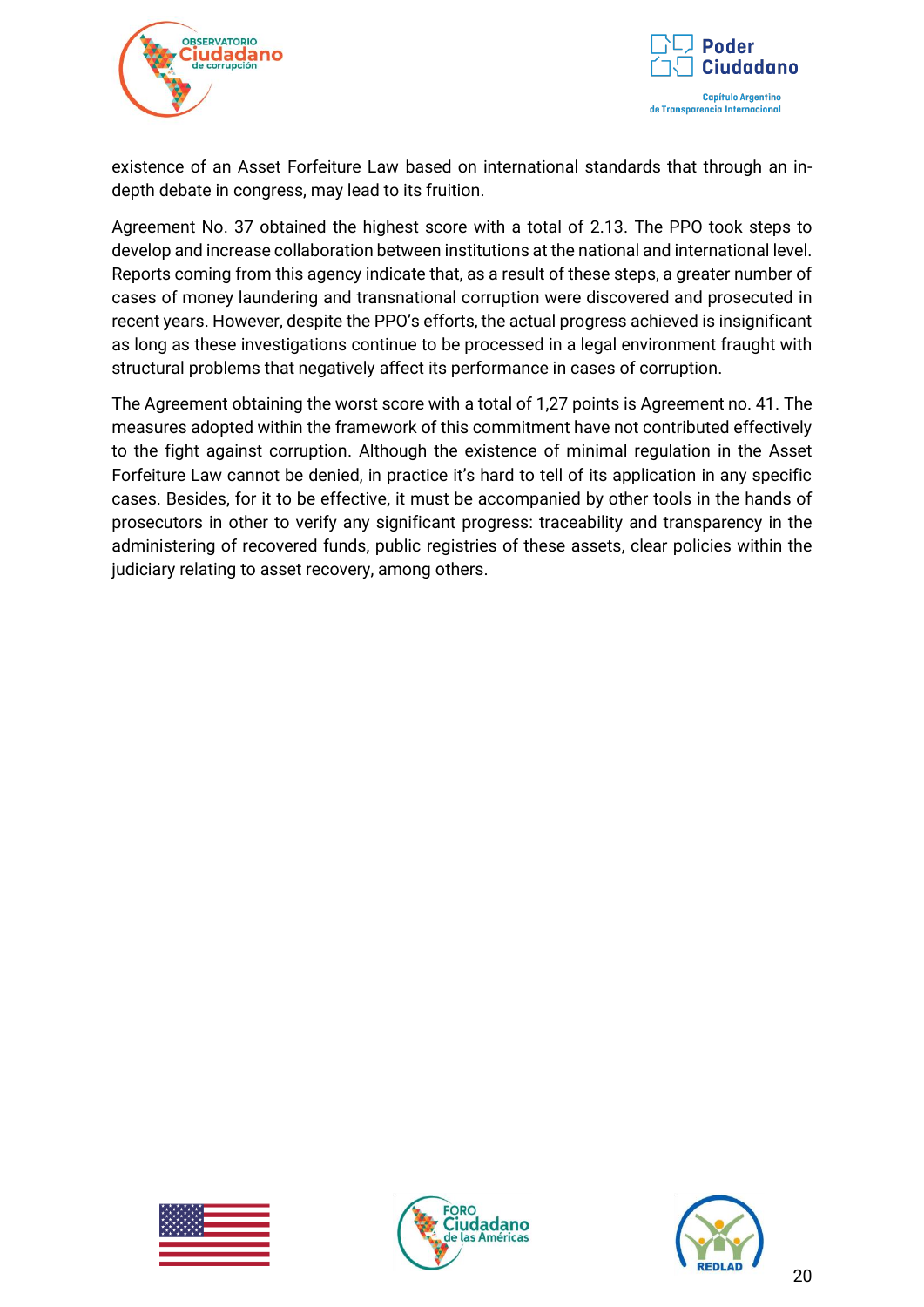



# <span id="page-20-0"></span>**Conclusions**

The Lima Agreement was a great opportunity to endorse previous international commitments assumed by the government of Argentina, as well as to identify propitious scenarios for the discussion, elaboration and implementation of anti-corruption measures in this country. The most significant progress among the commitments assumed by Argentina at the 2018 Summit of the Americas are listed below:

- The promotion and reinforcement of national and sub-national policies, in matters of open government, digital government, open data, fiscal transparency, open budgets and electronic public procurement systems.
- The measures implemented to promote gender equality, the empowerment of women and their inclusion in public policies in general, including those that pertain to the field of anti-corruption, with the articulation between the recently created Ministry of Women, Gender and Diversity and the Anti-Corruption Office.

However, all this progress made, as important as it is, **it hasn't been accompanied by measures aimed at strengthening what's at the heart of the prevention and the fight against corruption systems.** 

From the assessment carried out, it can be deduced that the current integrity system in this country create a favorable scenario for impunity to take hold which brings with it a lack of trust towards institutions on the part of citizens: I**ts ability to protect whistleblowers, witnesses and informants of acts of corruption is almost non-existent**, which undermines from the beginning any preventive attempt in this field and prevents the correct functioning of everything else in the anti-corruption chain. <sup>23</sup> To this gets added not only **the weakness produced by the lack of autonomy on the part of the corruption control and sanctioning bodies**, but also, **the existing vacuum around basic mechanisms for the fulfillment of their duties and deterrent capacity** – such as strong and enforceable clauses in public contracting and tools such as preventive embargo, a solid asset recovery policy and additional tools that allow the confiscation of resources and goods illegally obtained from the public treasury.

To complete this picture, we have what is arguably one of the most worrying problems in the anti-corruption system in Argentina: **the poorly efficient and slow functioning of the judiciary in its non-delegable role of investigator and punisher of corruption**. One of the main reasons for its poor performance in cases of corruption, is the lack of guarantee in autonomy with the regard to pressures and, above all, in its relationship with other branches of the government. This problem is critical for Argentina's anti-corruption system and its prevalence affects the effectiveness of any anti-corruption measure to be implemented in this country, and it is urgent that measures be developed to solve it through transparency and seriousness.

<sup>&</sup>lt;sup>23</sup> Prevention. detection, investigation, sanctions, recovery and damage repair.





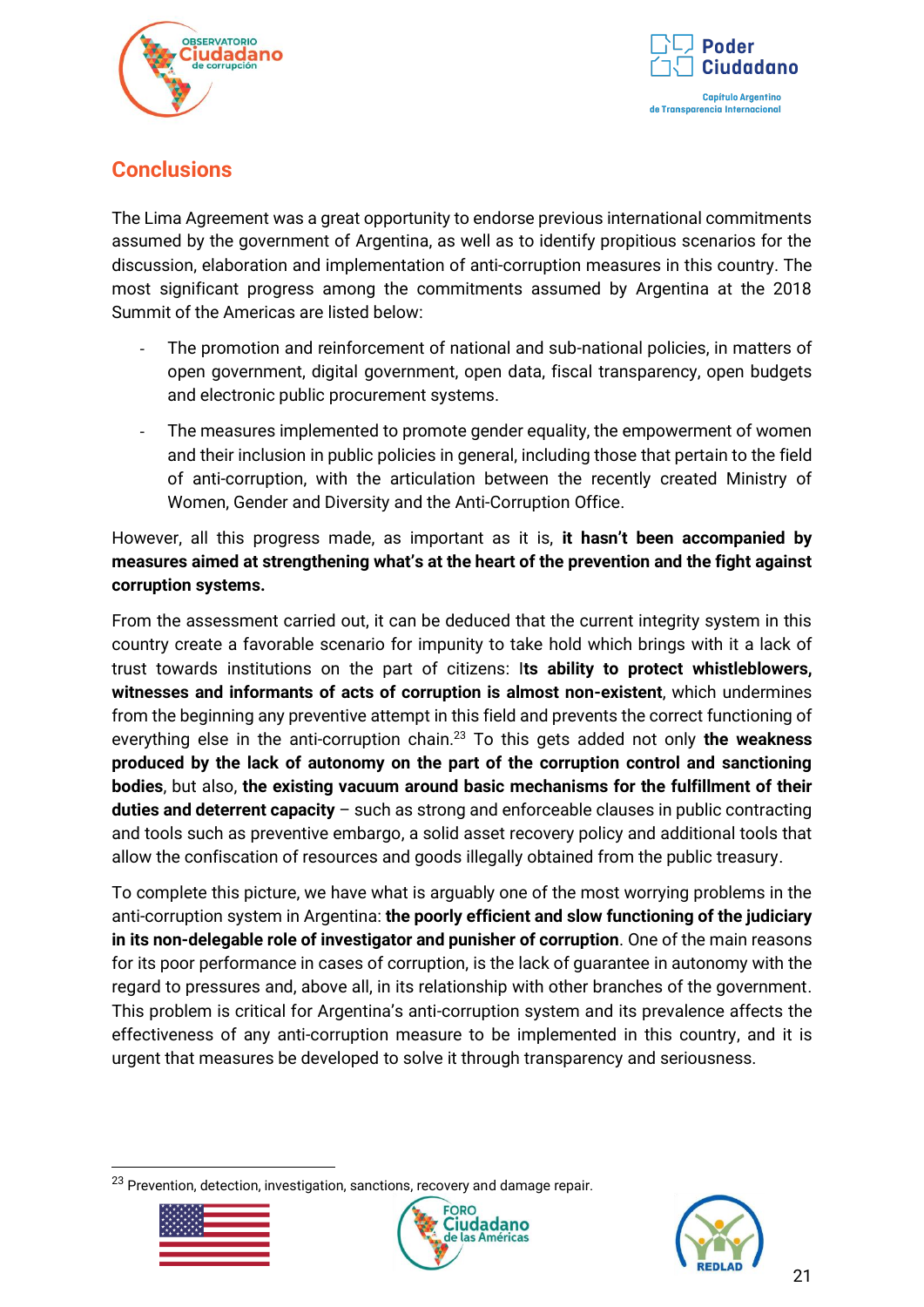



# <span id="page-21-0"></span>Actions and Recommendations to comply with the Lima Agreement in Argentina

| Topic 1. Reinforcement of Democratic Governance                                                                                  |                                                                                                                                                                                                                                                                                                            |  |  |  |
|----------------------------------------------------------------------------------------------------------------------------------|------------------------------------------------------------------------------------------------------------------------------------------------------------------------------------------------------------------------------------------------------------------------------------------------------------|--|--|--|
| <b>Action</b>                                                                                                                    | <b>Recommendations</b>                                                                                                                                                                                                                                                                                     |  |  |  |
| Commitment No. 2: Autonomy<br>and Independence of the Judicial<br>Power and the Public Ministry.                                 | Promote a structural and comprehensive reform of the<br>judicial system, with clear control mechanisms that<br>ensure non-interference by the other acting branches of<br>government, which should include a trans feminist<br>perspective that respects the rights of everyone.                           |  |  |  |
| Commitment No. 7:<br>Gender<br>equity and equality and inclusion<br>of vulnerable groups.                                        | Reinforce and institutionalize the joint work between the<br>Ministry of Women, Gender and Diversity and the Anti-<br>Corruption Office.                                                                                                                                                                   |  |  |  |
| Commitment No. 8:<br>Include<br>vulnerable groups when coming<br>up with<br>fight<br>measures to<br>corruption.                  | Promote the inclusion of other vulnerable groups <sup>24</sup> as<br>active participants in the defining of public policies in<br>general and in the fight against corruption in particular.                                                                                                               |  |  |  |
| No.<br>Commitment<br>9:<br>Equal<br>the<br>regarding<br>opportunities<br>selection processes of public<br>officials.             | Establish strict controls that ensure the effective<br>implementation of hiring when applying for public office,<br>this way avoiding the indiscriminate use of direct hiring<br>mechanisms.                                                                                                               |  |  |  |
| Commitment No. 10: Promoting<br>the adoption of measures to<br>prevent conflicts of interest on<br>the part of public officials. | Reinforce and adapt the system of Sworn Affidavits<br>(SA), taking into account the principle of maximum<br>disclosure and the principle of progressiveness of<br>rights, especially regarding access to information and<br>social control of patrimonial data of spouses, partners<br>and minor children. |  |  |  |
| Agreement No. 11: Furthering<br>codes of conduct for public<br>officials.                                                        | Comprehensive review and update of the Public Ethics<br>Law.                                                                                                                                                                                                                                               |  |  |  |

<sup>24</sup> Intersectionally affected by inequality gaps.





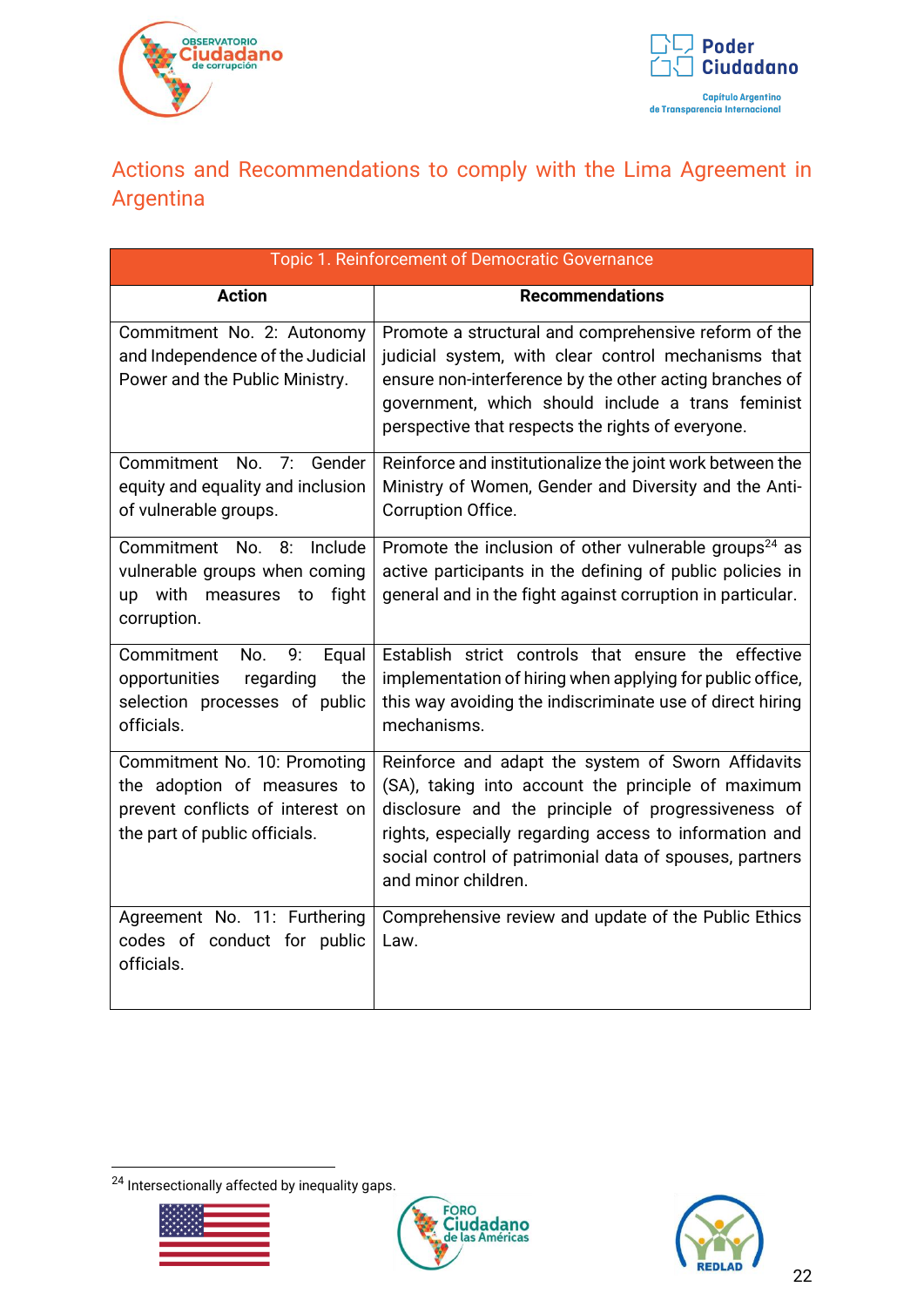



Capítulo Argentino<br>de Transparencia Internacional

# Topic 2. Transparency, Access to Information, Protection of Whistleblowers, and Human Rights, including Freedom of Expression

| <b>Action</b>                                                                      | <b>Recommendations</b>                                                                                                                                                                                                  |
|------------------------------------------------------------------------------------|-------------------------------------------------------------------------------------------------------------------------------------------------------------------------------------------------------------------------|
| Commitment<br>14:<br>No.<br>Open<br>Digital<br>Government,<br>Government.          | Include diversity of groups and CSO-related issues<br>ensuring the plurality of voices in the drafting of public<br>policies.                                                                                           |
| Commitment No. 15: Autonomy<br>and Independence of high-level<br>oversight bodies. | Reinforce high-level oversight bodies and create clear<br>procedures to ensure compliance.                                                                                                                              |
| Commitment No. 22: Protection<br>of whistleblowers.                                | Generate specific regulations to protect those reporting<br>acts of corruption, including all the guarantees and<br>protective measures necessary for the professional,<br>personal and physical safety of individuals. |

| Topic 3. Financing of Political Organizations and Election Campaigns |                                                                                                                                                                                                                                                                                                                                       |  |  |  |  |  |
|----------------------------------------------------------------------|---------------------------------------------------------------------------------------------------------------------------------------------------------------------------------------------------------------------------------------------------------------------------------------------------------------------------------------|--|--|--|--|--|
| <b>Action</b>                                                        | <b>Recommendations</b>                                                                                                                                                                                                                                                                                                                |  |  |  |  |  |
| Commitment No. 25: Financing<br>of political organizations.          | Reinforce mechanisms for the implementation of the<br>law and effective control over campaign resources,<br>concomitant publication of expenses, the publication of<br>supportive documentation in matters<br>all<br>οf<br>accountability on the part of political organizations;<br>deterrent sanctions and of effective compliance. |  |  |  |  |  |
|                                                                      | Include gender and diversity perspective to bring<br>equality in matters of competition and access to<br>resources between male and female candidates,                                                                                                                                                                                |  |  |  |  |  |

| Topic 4. Prevention of Corruption in Public Works and Public Procurement and<br>Contracting                                                           |                                                                                                                                                                                                                           |  |  |  |  |
|-------------------------------------------------------------------------------------------------------------------------------------------------------|---------------------------------------------------------------------------------------------------------------------------------------------------------------------------------------------------------------------------|--|--|--|--|
| <b>Action</b>                                                                                                                                         | <b>Recommendations</b>                                                                                                                                                                                                    |  |  |  |  |
| Commitment No. 27: Promote<br>the use of digital systems to<br>ensure disclosure, transparency,<br>citizen oversight and effective<br>accountability. | Promote the use of digital systems in<br>public<br>procurement. Ensure disclosure, transparency, citizen<br>oversight and effective accountability of all procedures<br>being especially careful in emergency situations. |  |  |  |  |





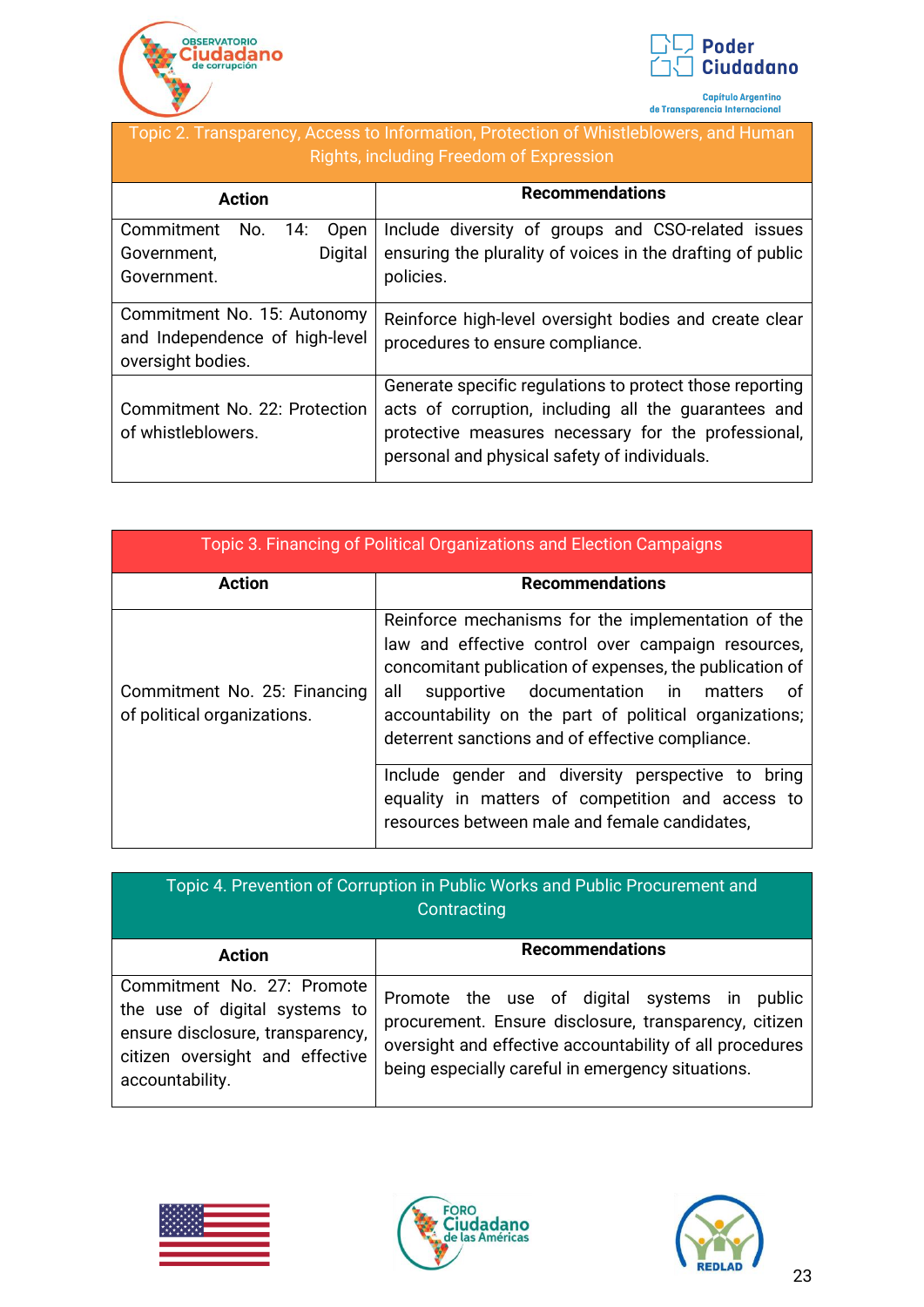



| Topic 5. International Legal Cooperation; the Fight Against Bribery, International<br>Corruption, Organized Crime, and Money Laundering; and Asset Recovery |                                                                                                                                                                                                                                                                                                |  |  |  |  |  |
|-------------------------------------------------------------------------------------------------------------------------------------------------------------|------------------------------------------------------------------------------------------------------------------------------------------------------------------------------------------------------------------------------------------------------------------------------------------------|--|--|--|--|--|
| <b>Action</b>                                                                                                                                               | <b>Recommendations</b>                                                                                                                                                                                                                                                                         |  |  |  |  |  |
| Commitment<br>41: Asset<br>No.<br>Forfeiture                                                                                                                | Promote the legislative approval of an AFL that<br>addresses central issues such as: transparency in the<br>administration of recovered funds, the recording of<br>these funds in the public records, clear policies within<br>the judicial system related to asset recovery, among<br>others. |  |  |  |  |  |





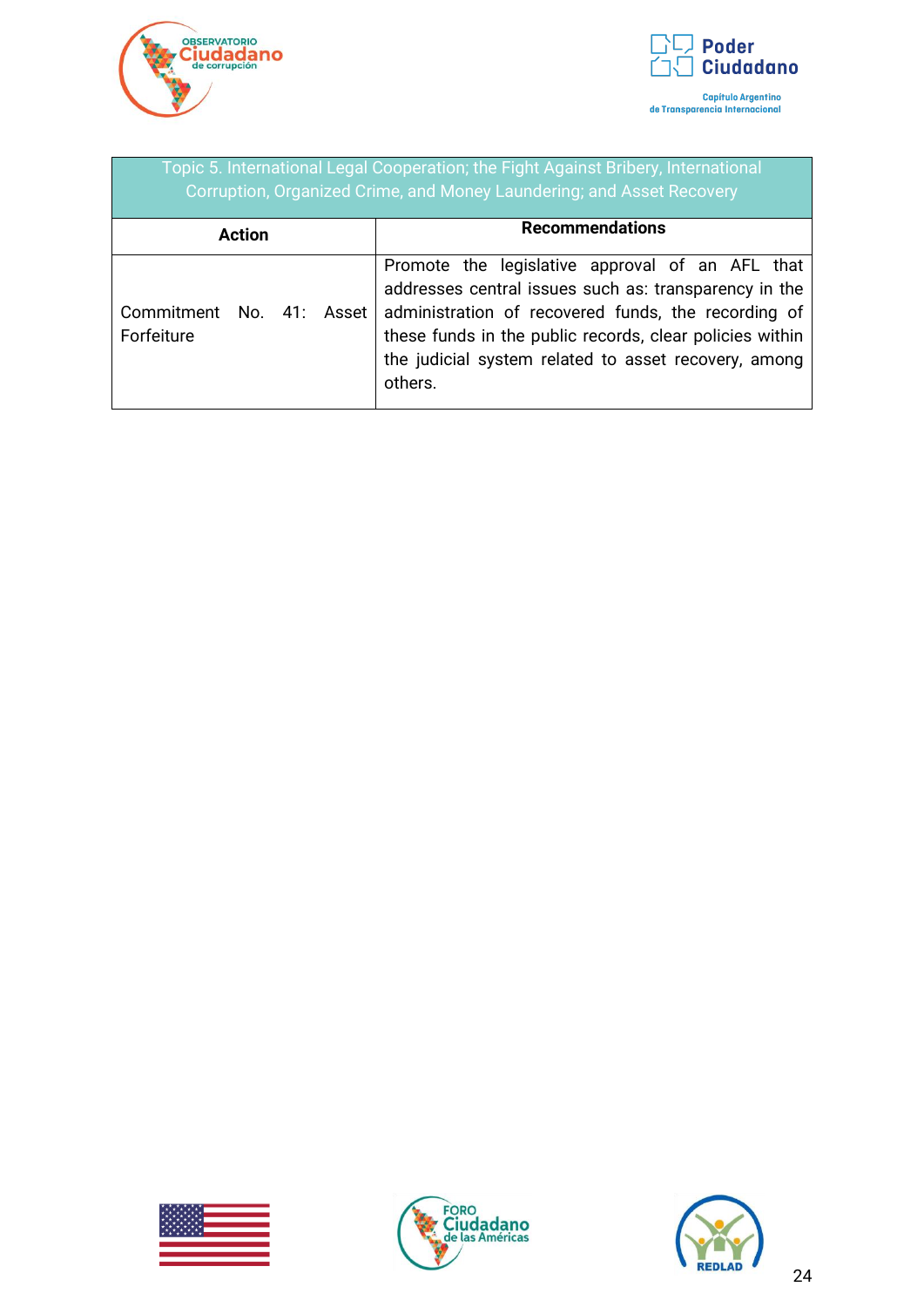



# <span id="page-24-0"></span>**Annexes**

# <span id="page-24-1"></span>Annex No. 1 Assessment of the Lima Agreement in Argentina

## <span id="page-24-2"></span>Reinforcement of Democratic Governance

#### **Table 1. Criteria for the monitoring of Agreements related to the Reinforcement of Democratic Governance**

| <b>Commitment</b>                                                                                                                                                                                                                                                                                                                                               | <b>Relevance</b> | <b>Effectivene</b><br>SS | <b>Sustainability</b> | <b>Country</b><br><b>Average</b> |
|-----------------------------------------------------------------------------------------------------------------------------------------------------------------------------------------------------------------------------------------------------------------------------------------------------------------------------------------------------------------|------------------|--------------------------|-----------------------|----------------------------------|
| 2. Reinforce judicial autonomy and Independence,<br>following applicable Inter-American and universal<br>standards on the matter, with the goal of promoting<br>respect for the Rule of Law and access to justice, as<br>well as promoting and pushing policies of integrity<br>and transparency in the judicial system.                                        | 1.40             | 1.00                     | 1.00                  | 1.13                             |
| 7. Promote gender equity and equality and the<br>empowerment of women as a cross-cutting<br>objective of our anti-corruption policies, through a<br>work group on leadership and empowerment of<br>women that actively promotes collaboration<br>between Inter-American institutions and synergy<br>with other international agencies.                          | 2.20             | 2.00                     | 2.60                  | 2.27                             |
| 8. Include the various groups in situations of<br>vulnerability when taking measures to reinforce<br>and the fight against corruption,<br>governance<br>recognizing<br>their<br>serious<br>impact<br>these<br>on<br>populations.                                                                                                                                | 1.80             | 1.60                     | 2.00                  | 1.80                             |
| 9. Ensure transparency and equal opportunity<br>employment in the hiring selection processes of<br>public servants, based on objective criteria such as<br>merit, equity and aptitude.                                                                                                                                                                          | 1.20             | 1.20                     | 1.40                  | 1.27                             |
| 10. Promote the adoption of measures that prevent<br>conflicts of interest, as well as the submitting of<br>patrimonial statements and financial records on the<br>part of public servants, as appropriate.                                                                                                                                                     | 1.80             | 1.80                     | 2.00                  | 1.87                             |
| 11. Promote the creation of codes of conduct for<br>public servants that contain high standards of ethics,<br>probity, integrity, and transparency, taking as a<br>reference the "Guidelines for the Management of<br>Integrity Policies in the Public Administrations of the<br>Americas", and urge the private sector to develop<br>similar codes of conduct. | 1.80             | 1.80                     | 1.60                  | 1.73                             |

<span id="page-24-3"></span>Transparency, Access to Information, Protection of Whistleblowers and Human Rights, Including Freedom of Expression





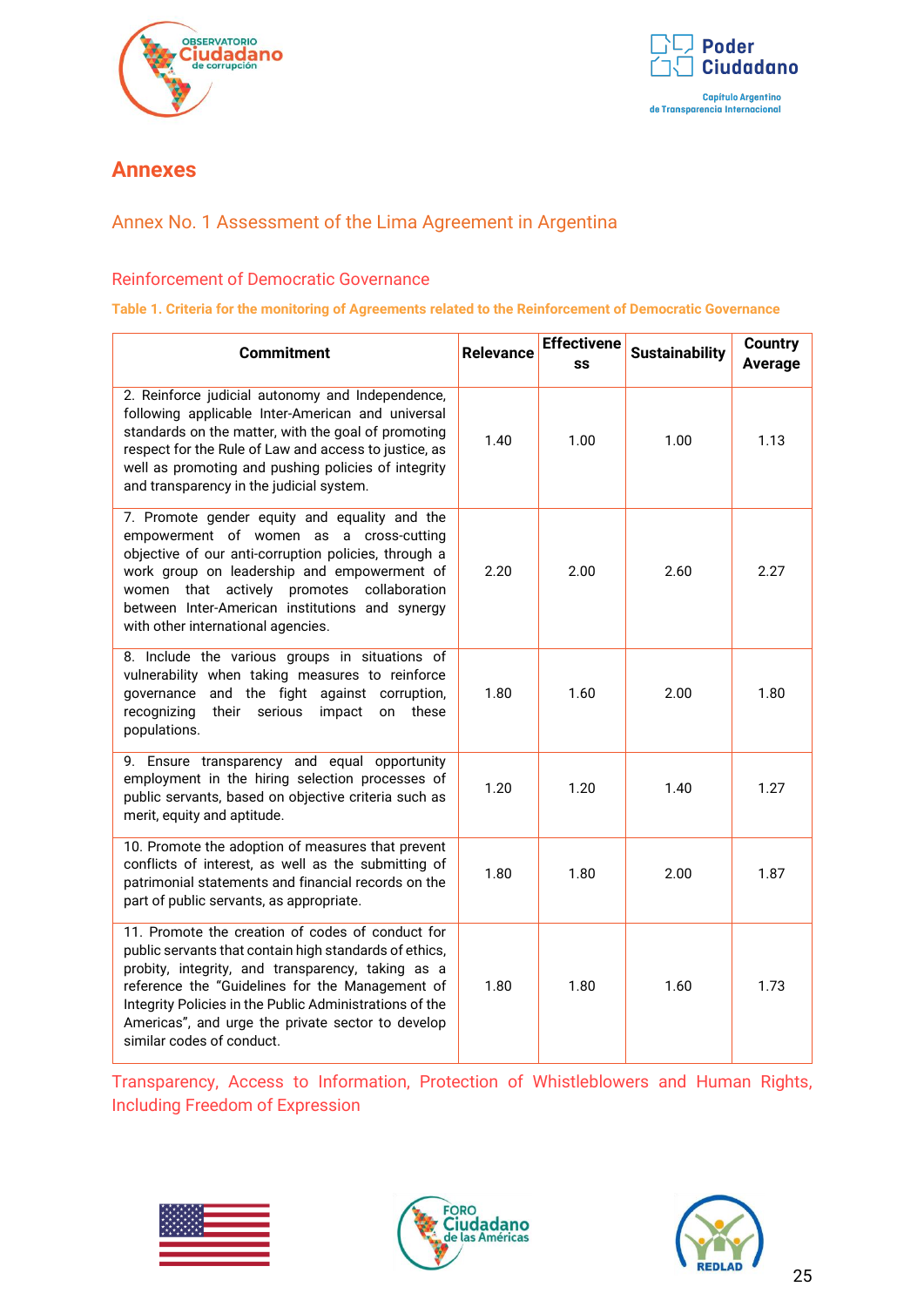



#### **Table 2. Criteria for the monitoring of Agreements related to Transparency, Access to Information, Protection of Whistleblowers and Human Rights, Including Freedom of Expression**

| <b>Commitment</b>                                                                                                                                                                                                                                                                                                                                                                                                                                                                                                                                                                                                                  | <b>Relevance</b> | <b>Effectiv</b><br>eness | <b>Sustainability</b> | <b>Country</b><br>Average |
|------------------------------------------------------------------------------------------------------------------------------------------------------------------------------------------------------------------------------------------------------------------------------------------------------------------------------------------------------------------------------------------------------------------------------------------------------------------------------------------------------------------------------------------------------------------------------------------------------------------------------------|------------------|--------------------------|-----------------------|---------------------------|
| 13. Continue to strengthen national anti-corruption<br>systems or measures and improve the conditions<br>for the effective participation of civil society, social<br>organizations, academia, the private sector,<br>citizens and other social actors in overseeing<br>governmental<br>management,<br>including<br>the<br>establishment<br>$\mathsf{of}$<br>preventive<br>mechanisms,<br>channels to report possible acts of corruption, as<br>well to facilitate the work of citizen observatories<br>or other mechanisms of social<br>oversight,<br>encouraging<br>the<br>adoption<br>of<br>electronic<br>participation systems. | 1.80             | 1.60                     | 2.00                  | 1.80                      |
| 14. Promote and/or reinforce the implementation<br>of national and, when appropriate, subnational<br>plans and policies in matters regarding open<br>government, digital government, open data, fiscal<br>transparency, open budgets, electronic systems<br>designed to aid in public procurement and<br>contracting and public registry of State providers,<br>taking into account civil society and other social<br>actors' participation.                                                                                                                                                                                       | 2.20             | 2.40                     | 2.80                  | 2.47                      |
| 15. Consolidate the autonomy and independence<br>of high-level oversight bodies.                                                                                                                                                                                                                                                                                                                                                                                                                                                                                                                                                   | 0.80             | 1.20                     | 1.00                  | 1.00                      |
| 16. Implement and/or strengthen transparency<br>bodies and access to public information based on<br>the best international practices applied.                                                                                                                                                                                                                                                                                                                                                                                                                                                                                      | 2.20             | 2.20                     | 2.20                  | 2.20                      |
| 18. Compile statistics and indicators not only in<br>Argentina but also in other countries that would<br>allow the evaluation of the impact of transparency<br>and anti-corruption policies and, thus, reinforcing<br>the State's capabilities in the matter.                                                                                                                                                                                                                                                                                                                                                                      | 1.40             | 1.00                     | 1.80                  | 1.40                      |
| 21. Promote the adoption and /or strengthening of<br>legislative measures necessary to criminalize acts<br>of corruption and other related acts, in accordance<br>with the United Nations Convention Against<br>(UNCAC),<br>United<br>Corruption<br>the<br><b>Nations</b><br>Against Transnational Organized<br>Convention<br>Crime and the Inter-American Convention Against<br>Corruption (ICAC).                                                                                                                                                                                                                                | 2.00             | 2.00                     | 2.00                  | 2.00                      |
| whistleblowers,<br>22.<br>witnesses<br>Protect<br>and<br>informants of acts of corruption from intimidation<br>and retaliation.                                                                                                                                                                                                                                                                                                                                                                                                                                                                                                    | 0.80             | 1.00                     | 0.80                  | 0.87                      |





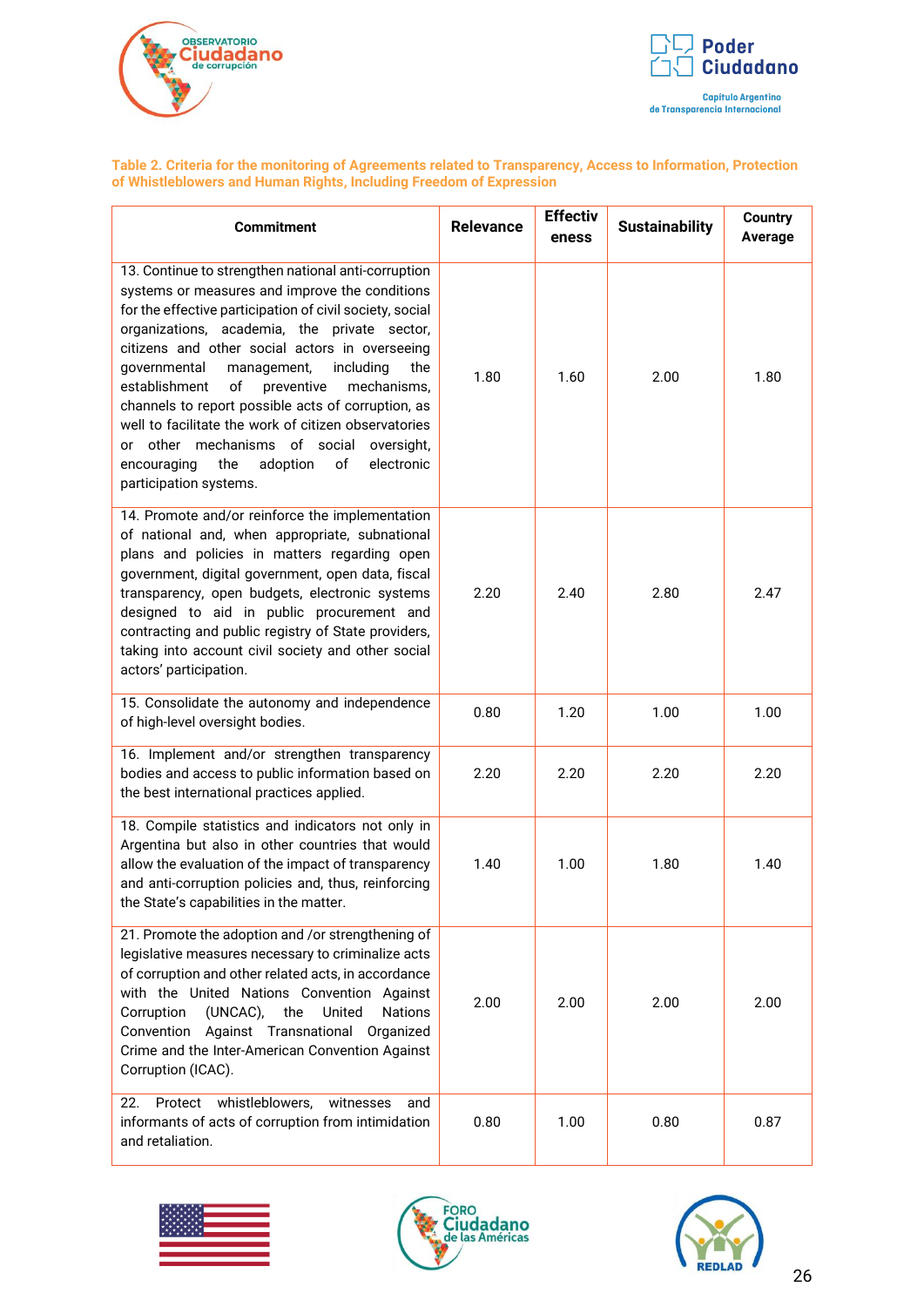



## <span id="page-26-0"></span>Financing of Political Organizations and Election Campaigns

**Table 3. Criteria for the Monitoring of Agreements Related to the Financing of Political Organizations and Electoral Campaigns**

| <b>Commitment</b>                                                                                                                                                                                                                                                                                                                                                                                                                                             | <b>Relevance</b> | <b>Effectiv</b><br>eness | <b>Sustainability</b> | Country<br>Average |
|---------------------------------------------------------------------------------------------------------------------------------------------------------------------------------------------------------------------------------------------------------------------------------------------------------------------------------------------------------------------------------------------------------------------------------------------------------------|------------------|--------------------------|-----------------------|--------------------|
| 25. Promote the adoption and/or strengthening of<br>that<br>promote<br>transparency,<br>measures<br>accountability, proper accounting and banking<br>income and expenditures of political parties and<br>organizations, especially when it pertains to their<br>election campaigns, thus guaranteeing that the<br>contributions have been legally obtained and the<br>consequences when they otherwise haven't been<br>obtained in a legal and lawful manner. | 1.60             | 1.60                     | 2.00                  | 1.73               |

#### <span id="page-26-1"></span>Prevention of Corruption, in Public Works, Contracting and Public Procurement

**Table 4. Criteria for the Monitoring of Agreements Related to Prevention of Corruption in Public Works, Contracting and Public Procurement**

| <b>Commitment</b>                                                                                                                                                                                                                                        | <b>Relevance</b> | <b>Effectiv</b><br>eness | <b>Sustainability</b> | <b>Country</b><br>Average |
|----------------------------------------------------------------------------------------------------------------------------------------------------------------------------------------------------------------------------------------------------------|------------------|--------------------------|-----------------------|---------------------------|
| 27. Promote the use of electronic systems for<br>government procurement, contracting of services<br>and public works in order to ensure transparency,<br>publicizing, citizen oversight and effective<br>accountability.                                 | 2.00             | 2.00                     | 2.00                  | 2.00                      |
| 29. Promote the inclusion of anti-corruption<br>clauses in all State and public-private associations<br>contracts and establish registries of natural and<br>legal persons linked to acts of corruption and<br>money laundering to prevent their hiring. | 1.00.            | 1.20                     | 1.20                  | 1.13                      |
| 33. Implement measures to reduce bureaucracy<br>simplify procedures at all levels of<br>and<br>government to prevent corruption.                                                                                                                         | 2.00             | 2.20                     | 2.00                  | 2.07                      |

## <span id="page-26-2"></span>International Legal Cooperation; the Fight Against Bribery, International Corruption, Organized Crime and Money Laundering; and Asset Recovery

**Table 5. Criteria for the Monitoring of Agreements Related to International Legal Cooperation; Fight Against Bribery, International Corruption, Organized Crime and Money Laundering; and Asset Recovery**

| <b>Commitment</b> | Relevance   | <b>Effectiv</b><br>eness | <b>Sustainability</b> | <b>Country</b><br>Average |
|-------------------|-------------|--------------------------|-----------------------|---------------------------|
|                   | <b>FORC</b> |                          |                       | $\sim$                    |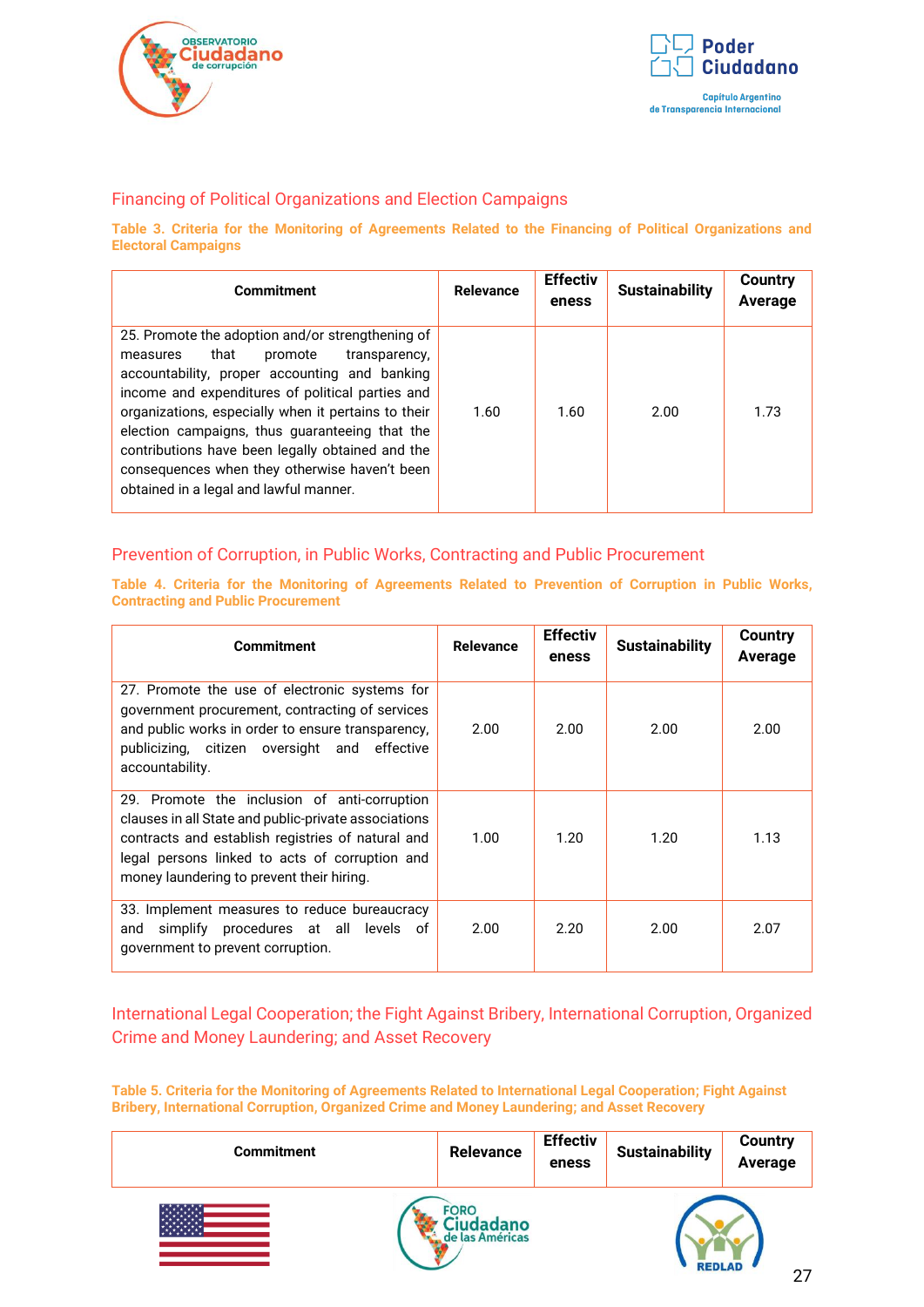



| 37. Promote the broadest cooperation between<br>authorities, police<br>judicial<br>departments,<br>prosecutors, financial intelligence units and<br>administrative authorities, in investigations and<br>procedures relating to crimes of corruption, money<br>laundering, bribery both local and transnational. | 2.40 | 2.00 | 2.00 | 2.13 |
|------------------------------------------------------------------------------------------------------------------------------------------------------------------------------------------------------------------------------------------------------------------------------------------------------------------|------|------|------|------|
| 41. Encourage the adoption or reinforcing of<br>measures carried out by competent institutions, to<br>allow preventive embargo, asset forfeiture and the<br>confiscation of assets resulting from corruption.                                                                                                    | 1.40 | 1.20 | 1.20 | 1 27 |